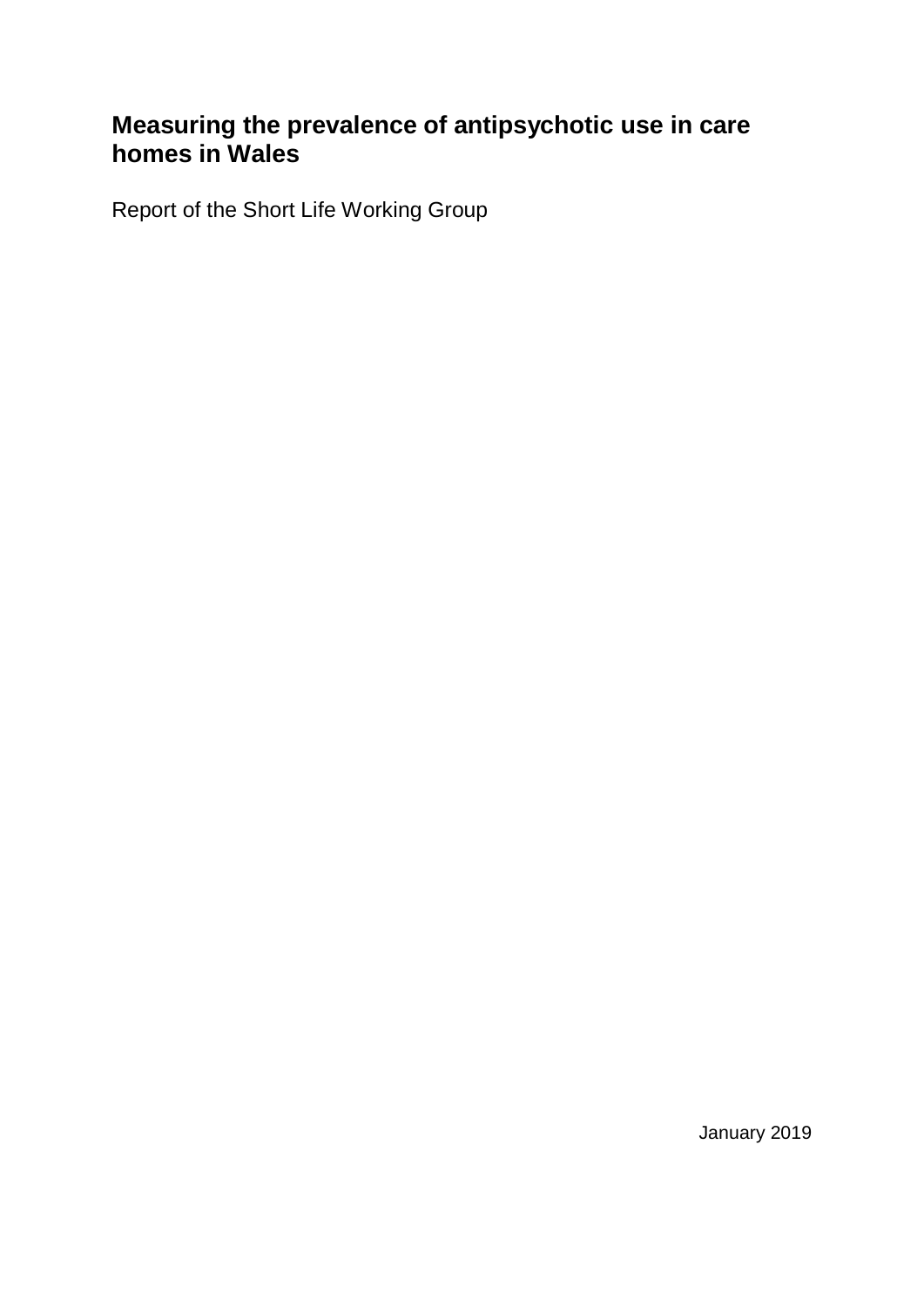| 1                                                                             |               |                                                                          |  |
|-------------------------------------------------------------------------------|---------------|--------------------------------------------------------------------------|--|
|                                                                               | 1.1           |                                                                          |  |
|                                                                               | 1.2           |                                                                          |  |
|                                                                               | 1.3           |                                                                          |  |
|                                                                               | 1.4           |                                                                          |  |
| 1.5                                                                           |               |                                                                          |  |
|                                                                               | 1.6<br>Report | National Assembly for Wales Health and Social Care Committee Inquiry and |  |
|                                                                               | 1.7           |                                                                          |  |
| $\overline{2}$                                                                |               |                                                                          |  |
|                                                                               |               |                                                                          |  |
| 3                                                                             |               |                                                                          |  |
|                                                                               | 3.1           |                                                                          |  |
|                                                                               | 3.2           |                                                                          |  |
|                                                                               | 3.3           |                                                                          |  |
|                                                                               | 3.4           |                                                                          |  |
| Data reported by community pharmacies providing the Care Home National<br>3.5 |               |                                                                          |  |
|                                                                               | 3.6           | Electronic Medicines Administration Records (eMAR)  21                   |  |
|                                                                               | 3.7           |                                                                          |  |
| 4                                                                             |               |                                                                          |  |
| 5                                                                             |               |                                                                          |  |
|                                                                               |               |                                                                          |  |
|                                                                               |               |                                                                          |  |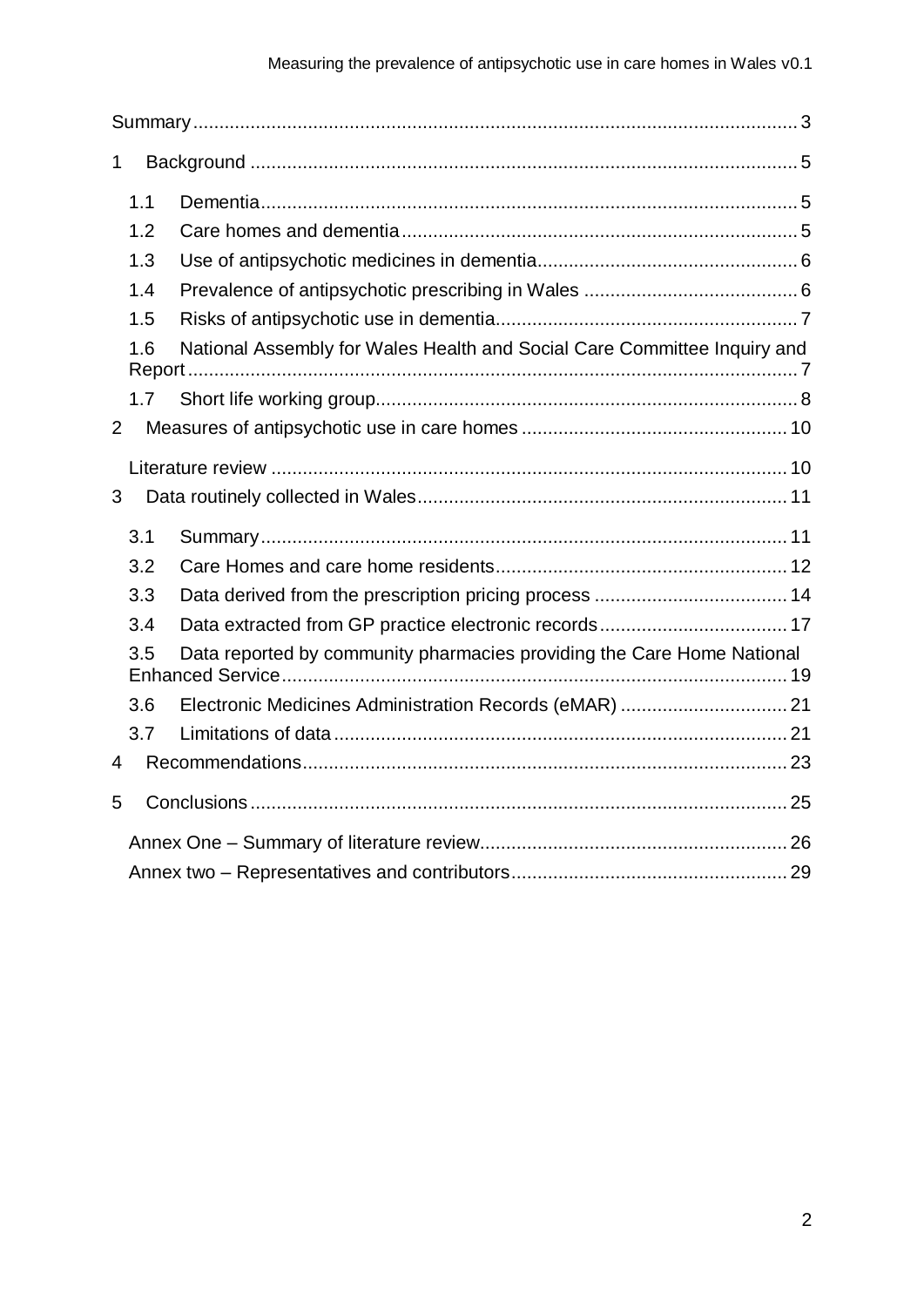### <span id="page-2-0"></span>**Summary**

Antipsychotics are a group of medications usually used in the treatment of mental health conditions such as schizophrenia. There have been increasing concerns over recent years about the use of antipsychotics to treat the behavioural and psychological symptoms of dementia (BPSD).

The National Assembly for Wales' Health, Social Care and Sport Committee report the *use of antipsychotic medication in care homes in Wales* published in 2018 identifies the need to understand the extent to which antipsychotic medicines are used in the management of BPSD, particularly in care homes where previous inquiries have suggested their use may be excessive.

This report makes recommendations in relation to the use of routinely collected data to help understand the use of antipsychotic medicines amongst older people who are resident both in their own and in care homes, and more importantly to understand variation in use that, without prejudging its appropriateness, would warrant further investigation.

In reaching the recommendations in this report, members of a short life working group established by the Welsh Government considered the constraints of currently available data. Data regarding the dispensing of antipsychotic medication are comprehensive in so much as the number of prescriptions; volume and type of medications are all readily identifiable and attributable to GP practice and dispensing pharmacy. However other relevant information, including patients' ages and addresses, whilst available cannot be utilised (this is explored in section 3.3 of the report); and other information, in particular diagnoses, is not available. The short life working group were also aware of the limitations of considering all prescribing to be equivalent. In practice many patients will benefit from the considered efforts of healthcare professionals to limit antipsychotic prescribing to the lowest effective dose, for the shortest possible duration; such prescriptions cannot readily be distinguished from less prudent use at higher doses and for extended durations.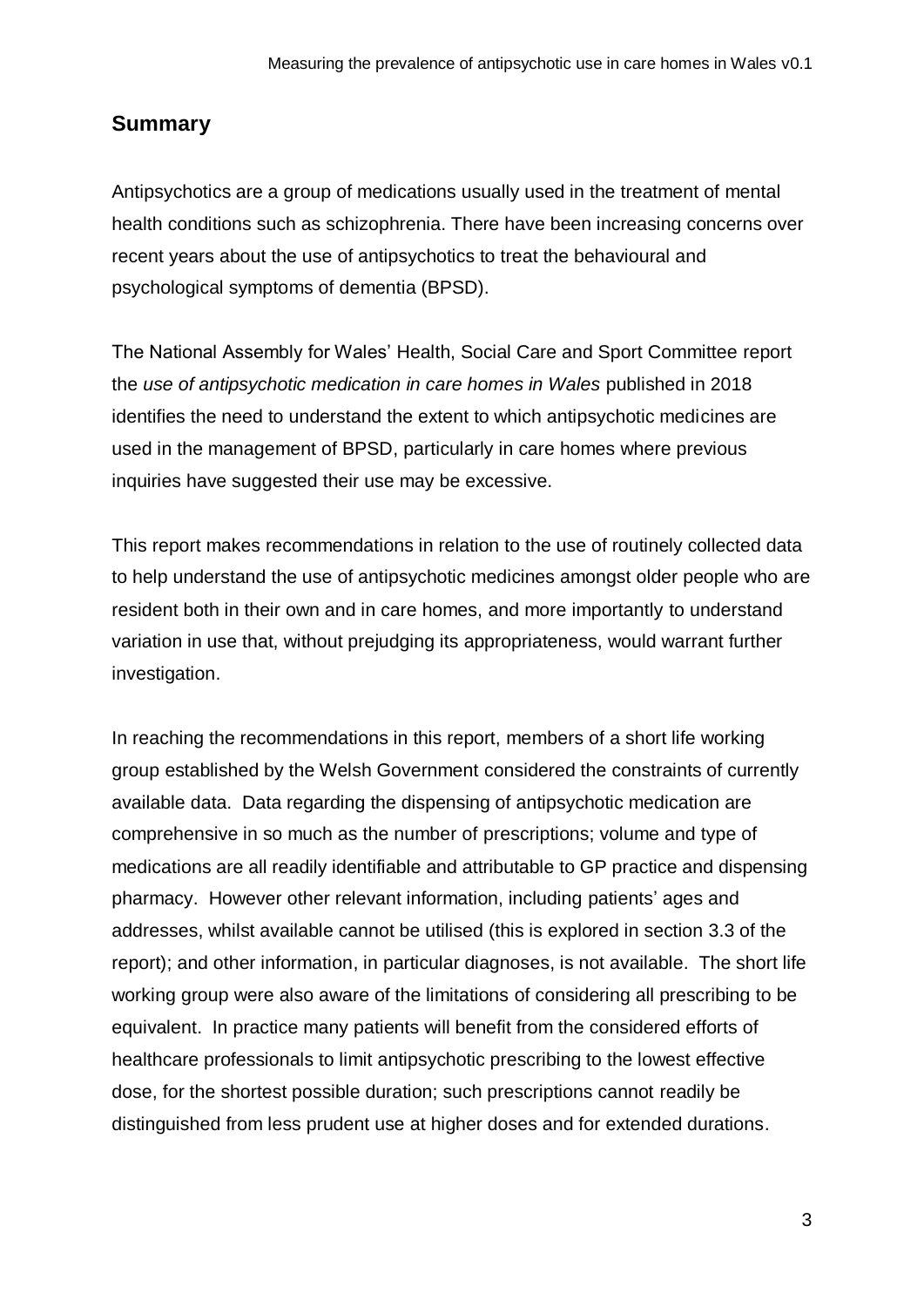Overall members of the short life working group agreed good progress had been made by the NHS Wales Informatics Service to identify the number of people aged 65 or over prescribed antipsychotic medications in Wales. There was concern that presenting data at the level of individual care homes could be of limited value given care homes were a heterogeneous group both in size and the needs of residents; meaning data could not be standardised (this is explored in section 3.7 of the report).

Finally, members of the short life working group considered data from audits. This data indicated the risks of prescribing antipsychotic medications for the management of BPSD were not limited to residents in care homes. Demographic changes and the aspirations set out in the Welsh Government's plan for health and social care *A Healthier Wales,* would in future mean more people with dementia would be cared for in their own homes. Members of the short life working group concluded reduction in total antipsychotic medication use would benefit people regardless of where they live.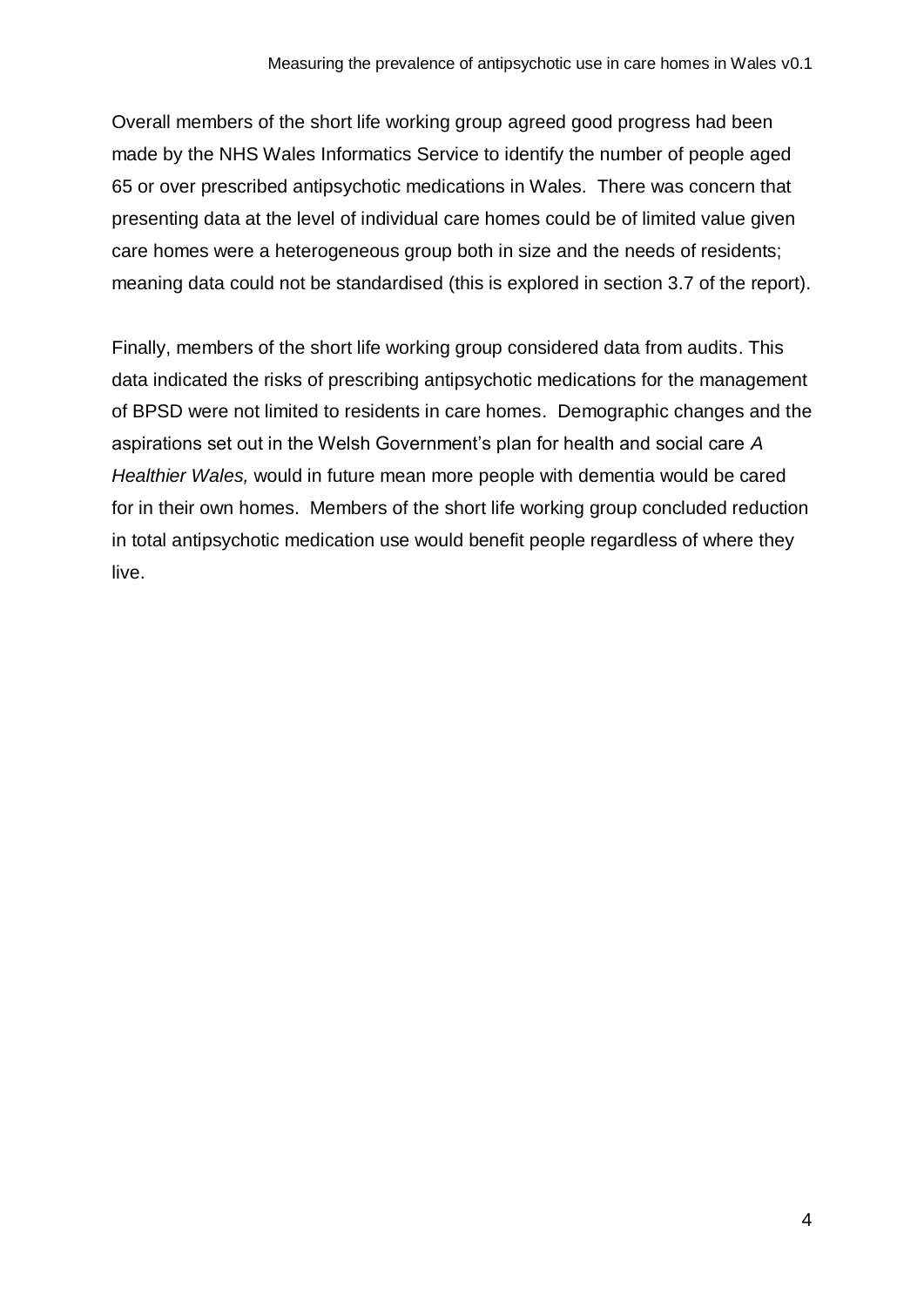## <span id="page-4-0"></span>**1 Background**

#### <span id="page-4-1"></span>**1.1 Dementia**

Dementia is caused by diseases of the brain and has symptoms which include the gradual loss of memory, reasoning and communication skills. There are different types of dementia, with the most common being Alzheimer's disease and vascular dementia.

Dementia is not a natural stage in the ageing process but a progressive illness that tends to affect the individual in a gradual manner, moving from initial memory problems to the loss of the essential elements of mental functioning. In the later stages of dementia, people can be very vulnerable because of its effects.

There are over 40,000 people living with dementia in Wales.<sup>1</sup> This is not just a problem affecting Wales; the most up-to-date statistics show that the numbers of people with dementia are rising across the UK and the world.

Anyone in society can be affected with dementia, irrespective of gender, ethnicity or class. It can affect adults of working age, people with learning disabilities and older people, with dementia becoming more common as people age. One in 14 people over 65, one in 6 people over 80, and one in three people over 95 has some form of dementia. 2

### <span id="page-4-2"></span>**1.2 Care homes and dementia**

1

Many people with dementia move into care homes as their dementia progresses. Good quality care that preserves dignity, treats people with respect and promotes independence can improve the lives of people with dementia who live in care homes.

 $1$  Alzheimer's Society. The hidden cost of dementia in Wales. 2015 Available at: [https://www.alzheimers.org.uk/sites/default/files/migrate/downloads/the\\_hidden\\_cost\\_of\\_dementia\\_in](https://www.alzheimers.org.uk/sites/default/files/migrate/downloads/the_hidden_cost_of_dementia_in_wales.pdf) wales.pdf [accessed 14 November 2018]

 $2$  The Alzheimer's Society fact sheet 400. Available at:

[https://www.alzheimers.org.uk/download/downloads/id/3416/what\\_is\\_dementia.pdf](https://www.alzheimers.org.uk/download/downloads/id/3416/what_is_dementia.pdf) [accessed 14 November 2018]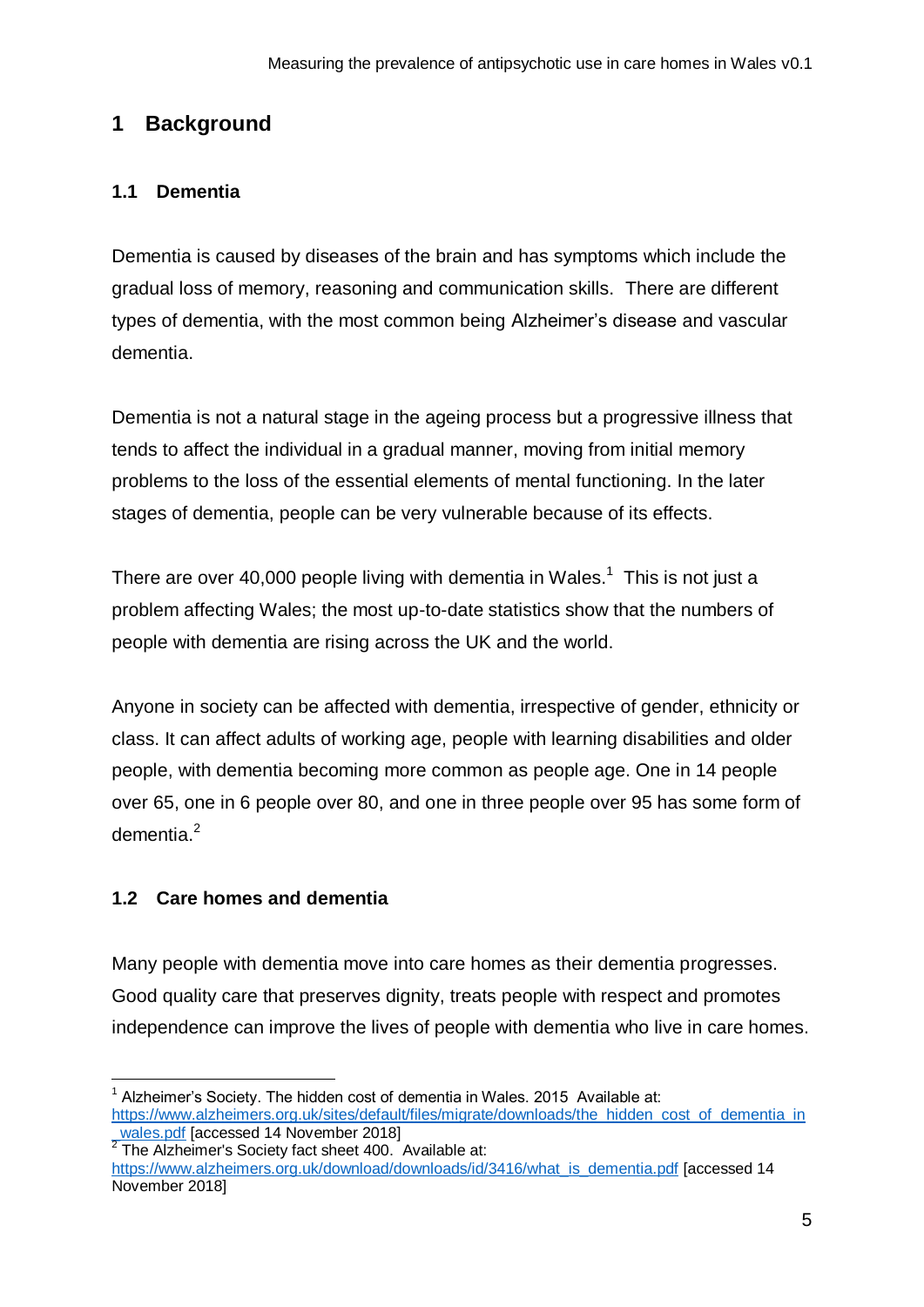Many people with dementia who live in care homes have high levels of healthcare needs as a result of the cognitive, physical, psychological and behavioural symptoms of dementia. On top of this, many people with dementia who live in care homes have another physical or mental health condition such as heart disease, stroke or depression.

It is estimated the average prevalence of people living with dementia in care homes is 63% of men and 71% of women and the overall prevalence of dementia in care homes rose from 56% to 70% of residents between 2002 and 2013. $3$ 

#### <span id="page-5-0"></span>**1.3 Use of antipsychotic medicines in dementia**

Behavioural and psychological symptoms are common in dementia and most patients at some point in their illness will manifest these behaviours. They are the result of a complex interplay between the illness, the environment, physical health, mental wellbeing, medication and interactions with others. Although these symptoms can often remit spontaneously, they can also be persistent and severe, causing considerable distress to patients and carers and significantly impairing quality of life.

In general, antipsychotics are not licensed in the UK for the treatment of BPSD. However, antipsychotics are often prescribed off-label for this purpose.<sup>4</sup> It has been suggested that around two thirds of prescriptions of antipsychotics for people with dementia are inappropriate.<sup>5</sup>

### <span id="page-5-1"></span>**1.4 Prevalence of antipsychotic prescribing in Wales**

Antipsychotics are a range of medicines that are used in the treatment of a number of mental health disorders. Most commonly they are used in the management of

<sup>1</sup>  $3$  Matthews, F et al. A two-decade comparison of prevalence of dementia in individuals aged 65 years and older from three geographical areas of England: results of the Cognitive Function and Ageing Study I and II – on behalf of the Medical Research Council Cognitive Function and Ageing Collaboration. 2013.

Szczepura A, Wild D, Khan AJ, et al Antipsychotic prescribing in care homes before and after launch of a national dementia strategy: an observational study in English institutions over a 4-year period *BMJ Open* 2016;6:e009882

<sup>&</sup>lt;sup>5</sup> National Assembly for Wales Health, Social Care and Sport Committee – Use of anti-psychotics medication in care homes. Available at: [http://www.assembly.wales/laid%20documents/cr](http://www.assembly.wales/laid%20documents/cr-ld11556/cr-ld11556-e.pdf)[ld11556/cr-ld11556-e.pdf](http://www.assembly.wales/laid%20documents/cr-ld11556/cr-ld11556-e.pdf) [Accessed 14 November 2018]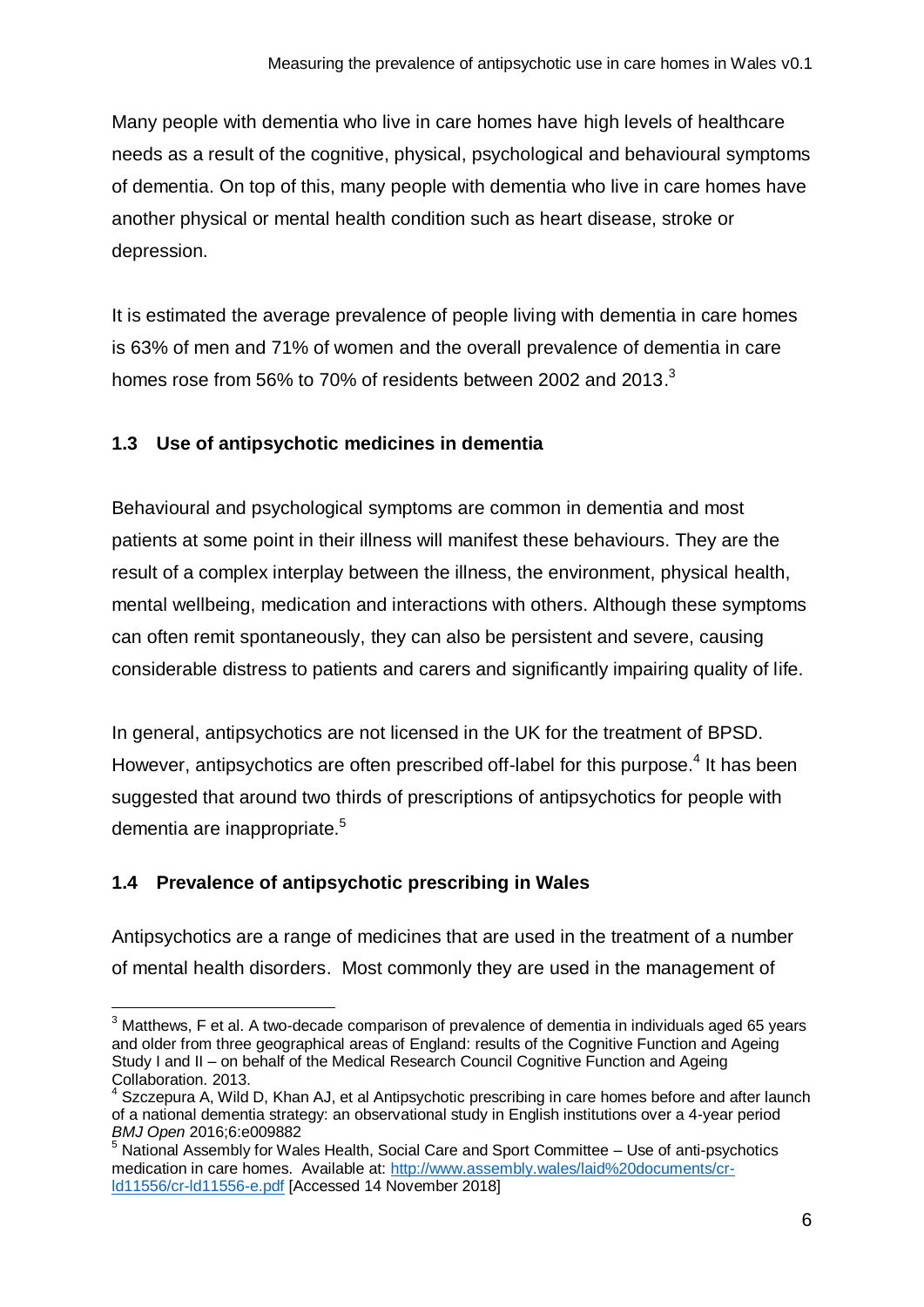schizophrenia but they are also commonly used to treat bipolar disorder. In some cases they can also be used to help in the treatment of severe anxiety or depression**.** 6

In 2017, 780,000 prescriptions for antipsychotic medicines were dispensed in primary care in Wales, the indications for these prescriptions are not known.<sup>7</sup> In the three month period 1 July to 30 September 2018, 9,713 individuals aged 65 or over were prescribed an antipsychotic medicine in primary care.<sup>8</sup>

#### <span id="page-6-0"></span>**1.5 Risks of antipsychotic use in dementia**

Antipsychotics can cause serious side effects, especially when used for long periods. Possible side effects of antipsychotics include sedation, shaking and unsteadiness, and increased risk of falls. Importantly, antipsychotics are associated with an increased risk of cerebrovascular adverse events, eg, strokes and greater mortality when used in people with dementia. Studies estimate that there are at least 1,800 extra deaths each year among people with dementia as a result of their taking antipsychotics. The likelihood of premature death increases if people take these drugs for prolonged periods (i.e. months or years rather than weeks). $9$ 

# <span id="page-6-1"></span>**1.6 National Assembly for Wales Health and Social Care Committee Inquiry and Report**

In March 2017, the National Assembly for Wales' Health and Social Care Committee launched an inquiry into the use of antipsychotic medication in care homes in Wales*.*  The inquiry concluded in May 2018 and a [report](http://www.assembly.wales/laid%20documents/cr-ld11556/cr-ld11556-e.pdf) containing 11 recommendations was published.

1

<sup>&</sup>lt;sup>6</sup> Royal College of Psyhiatrists. Antipsychotics. Available at [https://www.rcpsych.ac.uk/mental](https://www.rcpsych.ac.uk/mental-health/treatments-and-wellbeing/antipsychotics)[health/treatments-and-wellbeing/antipsychotics](https://www.rcpsych.ac.uk/mental-health/treatments-and-wellbeing/antipsychotics) [Accessed 11 Jnaury 2019]

Welsh Government. Prescriptions dispensed in the community. Available at <https://gov.wales/statistics-and-research/prescriptions-dispensed-community/?lang=en> [Accessed 9 January 2019]

<sup>&</sup>lt;sup>8</sup> Personal communication from the All Wales Therapeutics and Toxicology Centre.

<sup>&</sup>lt;sup>9</sup> Banerjee S. The use of antipsychotic medication for people with dementia: Time for action. 2009. Available at:

[http://webarchive.nationalarchives.gov.uk/20130107105354/http:/www.dh.gov.uk/en/Publicationsands](http://webarchive.nationalarchives.gov.uk/20130107105354/http:/www.dh.gov.uk/en/Publicationsandstatistics/Publications/PublicationsPolicyAndGuidance/DH_108303) [tatistics/Publications/PublicationsPolicyAndGuidance/DH\\_108303](http://webarchive.nationalarchives.gov.uk/20130107105354/http:/www.dh.gov.uk/en/Publicationsandstatistics/Publications/PublicationsPolicyAndGuidance/DH_108303) [Accessed 14 November 2018]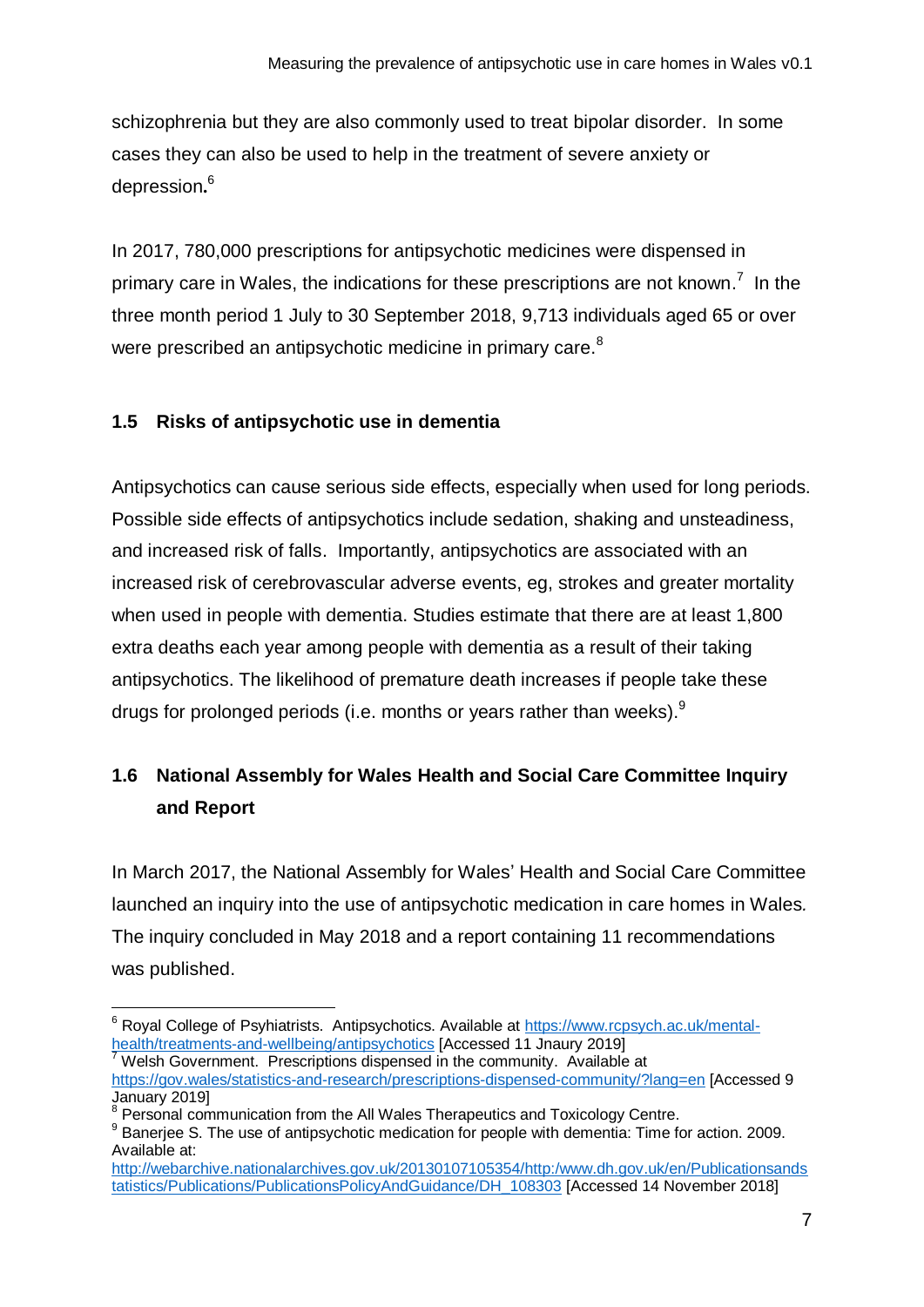Recommendations covered a wide range of areas including the inspection of care homes, access to non-pharmacological interventions for BPSD, compliance with guidance issued by the National Institute for Health and Care Excellence (NICE) and the availability of data regarding prescribing of antipsychotic medicines to care home residents. In the case of the latter the report specifically recommended:

"The Welsh Government should ensure that, within 12 months, all health boards are collecting and publishing standardised data on the use of antipsychotic medication in care homes and report back to this Committee on progress at the end of that 12 month period"

The report and its recommendations were discussed in Plenary on 11 July 2018.

### <span id="page-7-0"></span>**1.7 Short life working group**

In response to the Health, Social Care and Sport Committee's report the Cabinet Secretary for Health and Social Services committed to convene a group of relevant experts to examine the usefulness of various data sources and provide advice on how they might best be used to support the Welsh Government's aspiration to reduce inappropriate prescribing of antipsychotic medications.

In 2018, a short life working group were established to consider the recommendations of the Health, Social Care and Sport Committee with a particular focus on:

- 1. Reviewing current data collection and reporting of antipsychotic prescribing in care homes;
- 2. Exploring ways in which repeat prescription systems could trigger the need for medication review; and
- 3. Providing recommendations as to where this process could be improved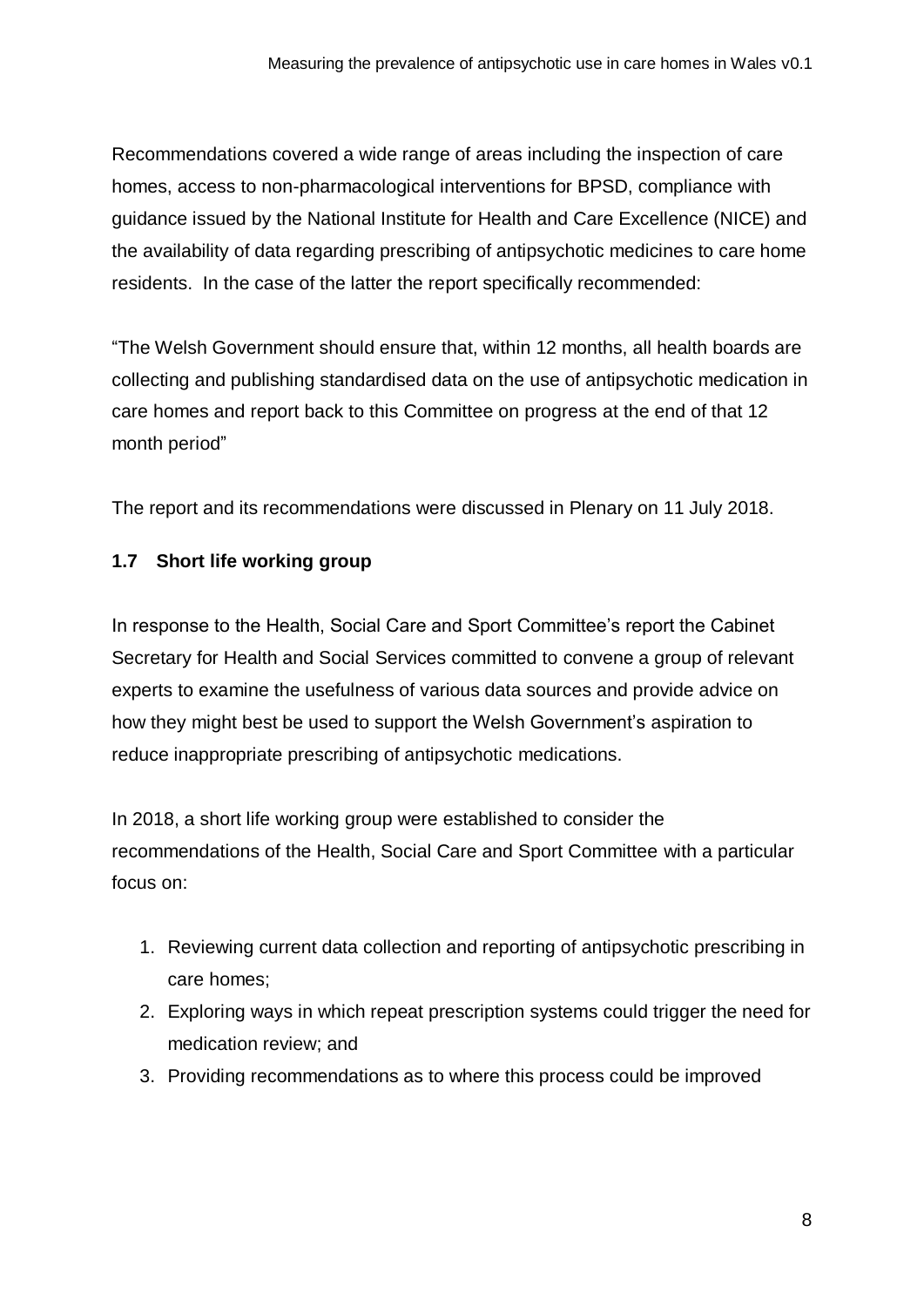The short life working group brought together representatives from key agencies involved the collection, processing or interpretation of prescribing and care home data along with experts in social care and prescribing policy including (figure one).

Antipsychotic prescribing data short life working group membership

NHS Wales Shared Services Partnership NHS Wales Informatics Services All Wales Therapeutics and Toxicology Centre Care Inspectorate Wales Senior Medical Officers – primary care and mental health, Welsh Government Pharmacists – primary care and mental health, Local Health Boards Statisticians - Knowledge and Analytical Skills, Welsh Government Social Services and Integration Directorate, Welsh Government

**Figure one:** Organisations represented on short life working group

A full list of representatives and contributors is provided at Annex two.

The short life working group met three times between August and November 2018.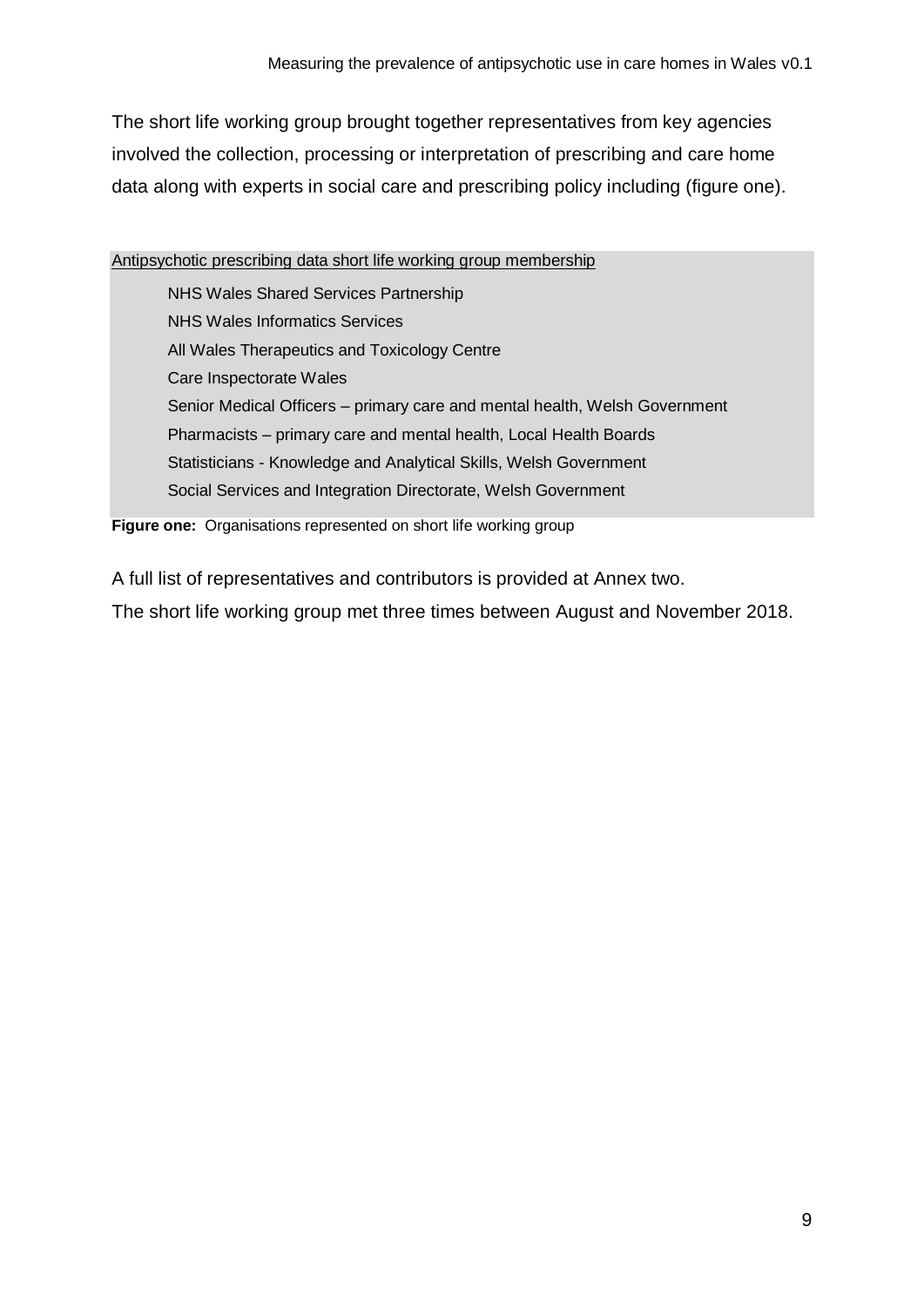## <span id="page-9-0"></span>**2 Measures of antipsychotic use in care homes**

#### <span id="page-9-1"></span>**Literature review**

A review of relevant UK and international peer reviewed studies regarding the use of antipsychotic medicines in care homes was commissioned by the Welsh Government to support the short life working group by identifying measures of antipsychotic use and potential data collection methods.

The review identified 15 relevant studies published since 2010, which measured the extent to which antipsychotics are used in care homes, assisted living facilities or the community (annex one). It should be noted that in general these studies were designed to measure use of antipsychotics at a population level (through aggregation of data from multiple sites), measure changes in individual care homes' prescribing practice or determine the factors which are positively or negatively associated with antipsychotic use. The short life working group found no studies which reported routine comparison of care home prescribing rates for the purposes of performance management or identifying poor practice.

Measures of antipsychotic prescribing in these studies included:

- Percentage of residents prescribed antipsychotic (or other relevant) medication for routine use;
- Percentage of residents prescribed antipsychotic medication;
- Percentage of residents with dementia prescribed antipsychotic medication;
- Number of prescriptions for antipsychotic (or other relevant) medication in defined daily dosages; and
- Percentage of residents taking antipsychotic medicines for off label indications.

The literature review also identified several studies which identified factors that are positively or negatively associated with antipsychotic use such as age and gender.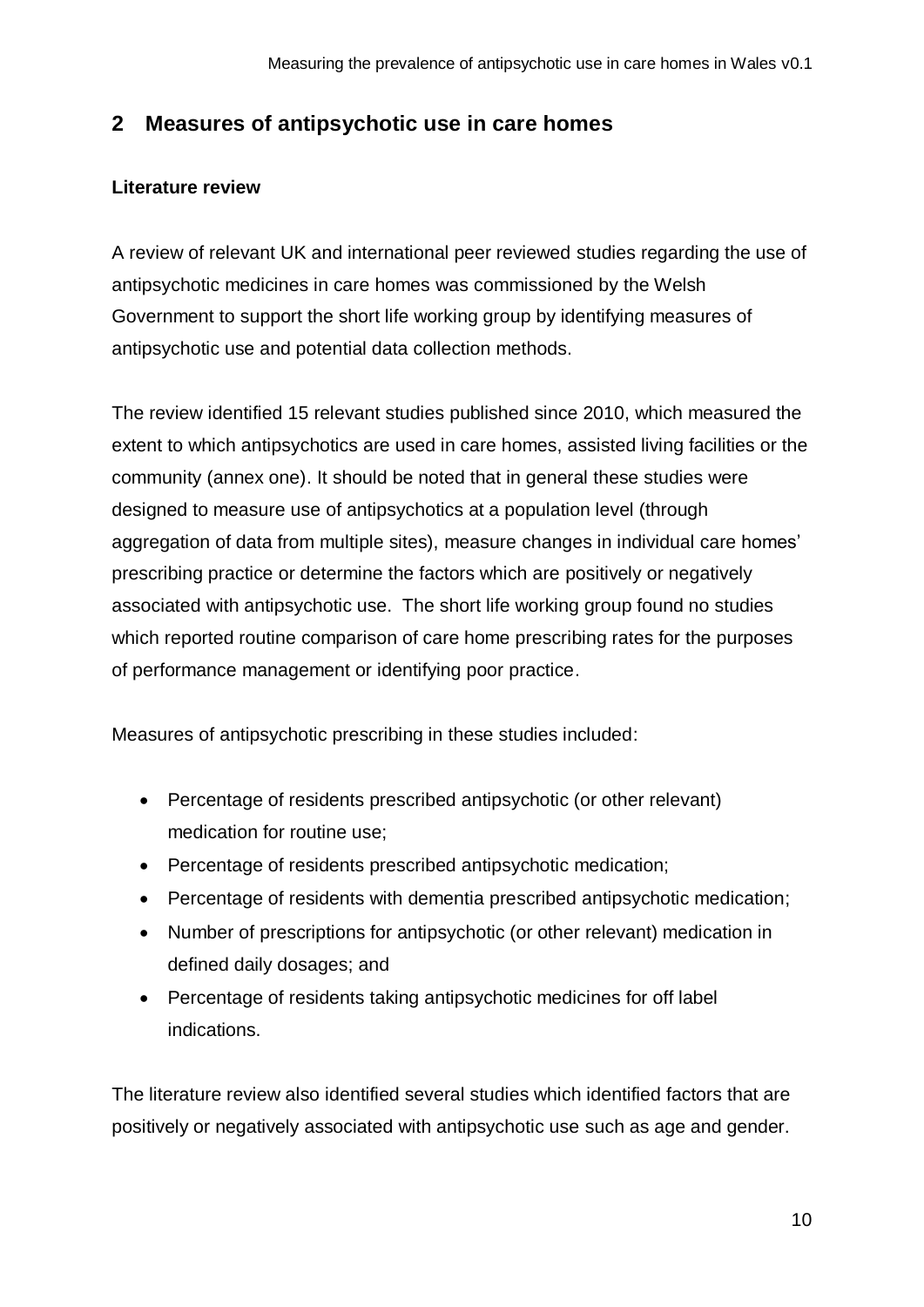### <span id="page-10-0"></span>**3 Data routinely collected in Wales**

#### <span id="page-10-1"></span>**3.1 Summary**

The short life working group prioritised identifying sources of routine data relating to:

- The number of care homes in Wales by local health board and local authority;
- The classification of care homes in particular in relation to the health needs of residents;
- The size of care homes (i.e. the number of beds);
- The demographics of care home residents;
- Data derived and routinely available from the prescription pricing process (e.g. number of prescriptions for antipsychotic medication);
- Data derived but **not** routinely available from the prescription pricing process (e.g. demographic characteristics of patients);
- Data extracted from GP practice electronic records (e.g. the National Prescribing Indicator related to antipsychotic prescribing in over 65s); and
- Data reported by community pharmacies providing the Care Home National Enhanced Service.

The short life working group also discussed data derived from audits of prescribing carried out in individual care homes and GP practices. The short life working group agreed audit provides the most detailed and comprehensive source of data regarding prescribing of antipsychotics in care homes but noted their completion is time consuming and resource intensive. The comprehensive and often qualitative nature of audit meant it might not always be suitable for measuring continuous quality improvement. The short life working group agreed that audit should be 'intelligence led' (i.e. based on signals that the practice of using antipsychotic medicines in a particular home or practice was sub-optimal), and were aware of the work undertaken to produce the Clinical Effectiveness Prescribing Programme (CEPP) *National Audit: Antipsychotics in Dementia* developed recently by the All Wales Prescribing Advisory Group (AWPAG). The short life working group agreed a consistent approach to the audit of antipsychotic use was valuable.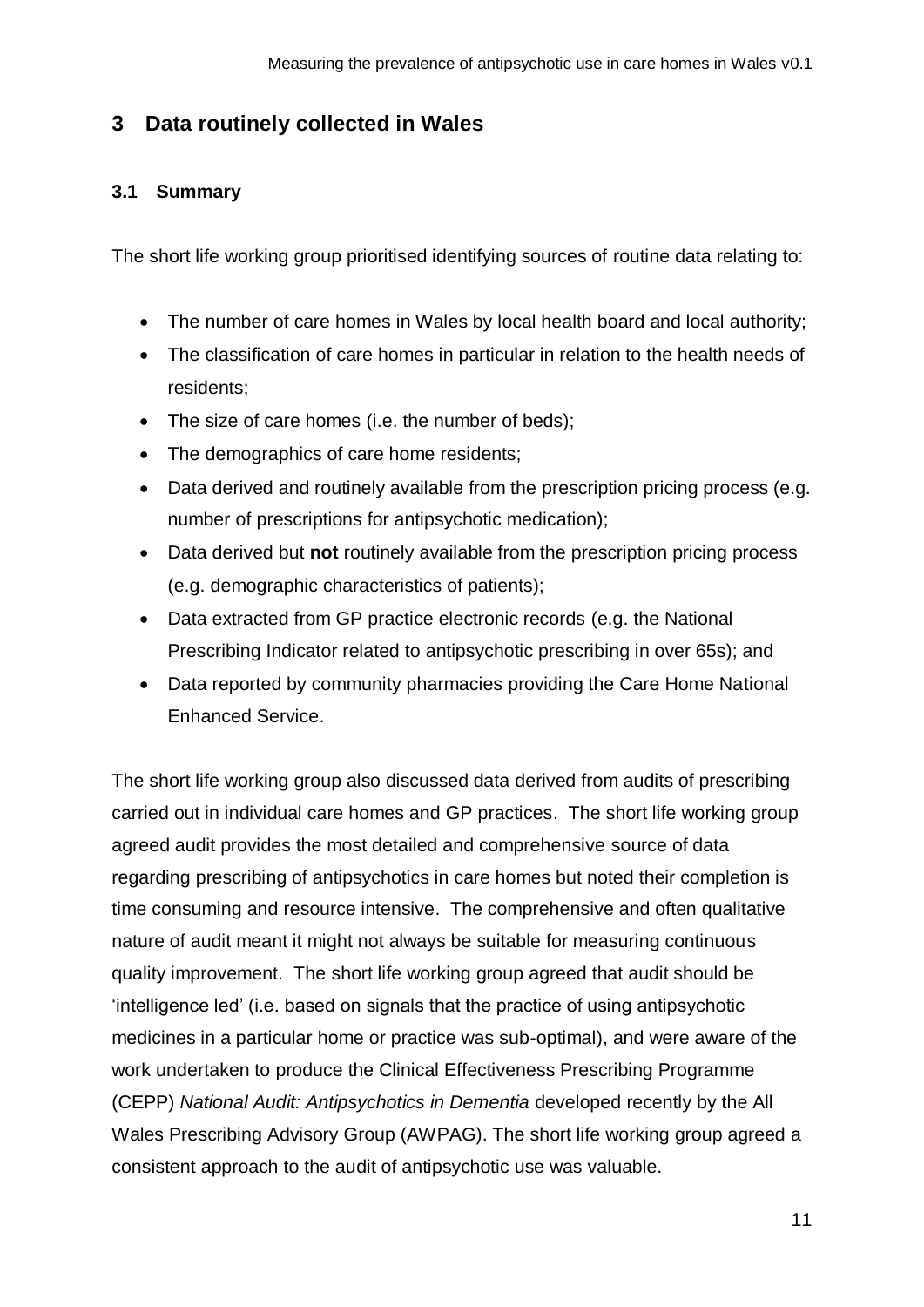#### <span id="page-11-0"></span>**3.2 Care Homes and care home residents**

Data provided by the Care Inspectorate Wales identified there to be 1,078 care homes in Wales providing a maximum capacity of just over 25,000 care beds. The breakdown of homes and beds is shown in table one.

Detail regarding the type of service provided (e.g. whether the home included provision for mental health) by a care home was less clear, largely because such distinctions are no longer routinely made between homes. The Regulation and Inspection of Social Care (Wales) Act 2016 came into effect in April 2018 for care homes (this includes children's homes), domiciliary support services, secure accommodation services and residential family centres. The 2016 Act replaces the Care Standards Act 2000 (CSA 2000) and requires providers registered under CSA 2000 to re-register. As a result, providers will have limited conditions of registration which specify the type of service provided, the location where the service is provided and the numbers of people accommodated (accommodation based services). However, Care Inspectorate Wales (CIW) will publish an online register displaying the type of service i.e. nursing or children's home, the named registered person, and will include the age range for which the service is registered.

Data on the number of care homes and residents are also maintained by the NHS Wales Shared Services Partnership. These data were found to differ from the CIW registry; 774 care homes were identified with a total of 17,782 residents. The reasons for this difference are as follows: data maintained by the NHS Wales Shared Services Partnership are extracted from the National Health Application and Infrastructure Services (NHAIS) database of patients registered with a GP in Wales. These data therefore represent actual care home residents and not bed numbers or capacity. The data are maintained for payment purposes but rely on a GP practice identifying care home residents in the NHAIS database. Data related only to those aged 65 or over.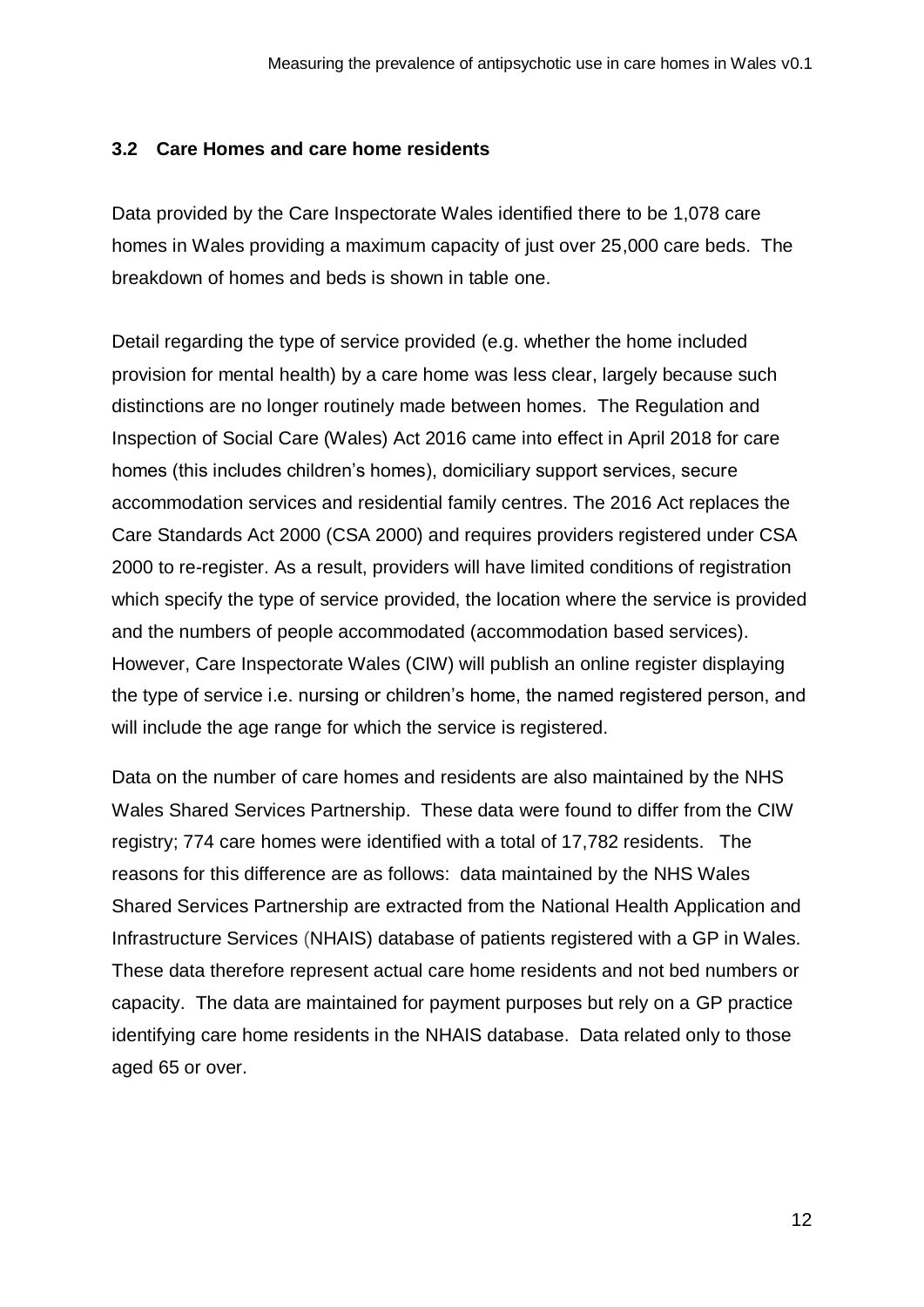| Health Board                      | <b>Local Authority</b>   | Premises       | Maximum Capacity |
|-----------------------------------|--------------------------|----------------|------------------|
| Abertawe Bro Morgannwg University | <b>Bridgend</b>          | 36             | 1033             |
|                                   | <b>Neath Port Talbot</b> | 54             | 1166             |
|                                   | Swansea                  | 86             | 2182             |
|                                   | Total                    | 176            | 4381             |
| Aneurin Bevan University          | <b>Blaenau Gwent</b>     | 22             | 516              |
|                                   | Caerphilly               | 56             | 1111             |
|                                   | Monmouthshire            | 33             | 747              |
|                                   | Newport                  | 38             | 914              |
|                                   | Torfaen                  | 23             | 690              |
|                                   | Total                    | 172            | 3978             |
| <b>Betsi Cadwaladr University</b> | Conwy                    | 74             | 1587             |
|                                   | Denbighshire             | 76             | 1492             |
|                                   | Flintshire               | 36             | 931              |
|                                   | Gwynedd                  | 49             | 1156             |
|                                   | Isle of Anglesey         | 29             | 639              |
|                                   | Wrexham                  | 39             | 1378             |
|                                   | Total                    | 303            | 7183             |
| Cardiff and Vale University       | Cardiff                  | 86             | 2347             |
|                                   | Vale of Glamorgan        | 42             | 985              |
|                                   | Total                    | 128            | 3332             |
| <b>Hywel Dda University</b>       | Carmarthenshire          | 87             | 2015             |
|                                   | Ceredigion               | 24             | 556              |
|                                   | Pembrokeshire            | 65             | 1270             |
|                                   | Total                    | 176            | 3841             |
| <b>Cwm Taf University</b>         | <b>Merthyr Tydfil</b>    | 18             | 363              |
|                                   | Rhondda Cynon Taf        | 62             | 1625             |
|                                   | Total                    | 80             | 1988             |
| Powys Teaching                    | Powys                    | 40             | 1169             |
| Unspecified                       | Total                    | $\overline{3}$ | 53               |
| Wales                             | Total                    | 1078           | 25925            |

|                  | Table one: Care home premises and maximum capacity by health board and local authority |
|------------------|----------------------------------------------------------------------------------------|
| (September 2018) |                                                                                        |

In common with prescribing data, GP registration data can be aggregated at GP practice, primary care cluster, local authority and local health board levels. This means it should be possible to take account of the number of care home residents in any standardisation of data for the purposes of comparison between different GP practices, primary care clusters, local authorities or local health boards (figure two).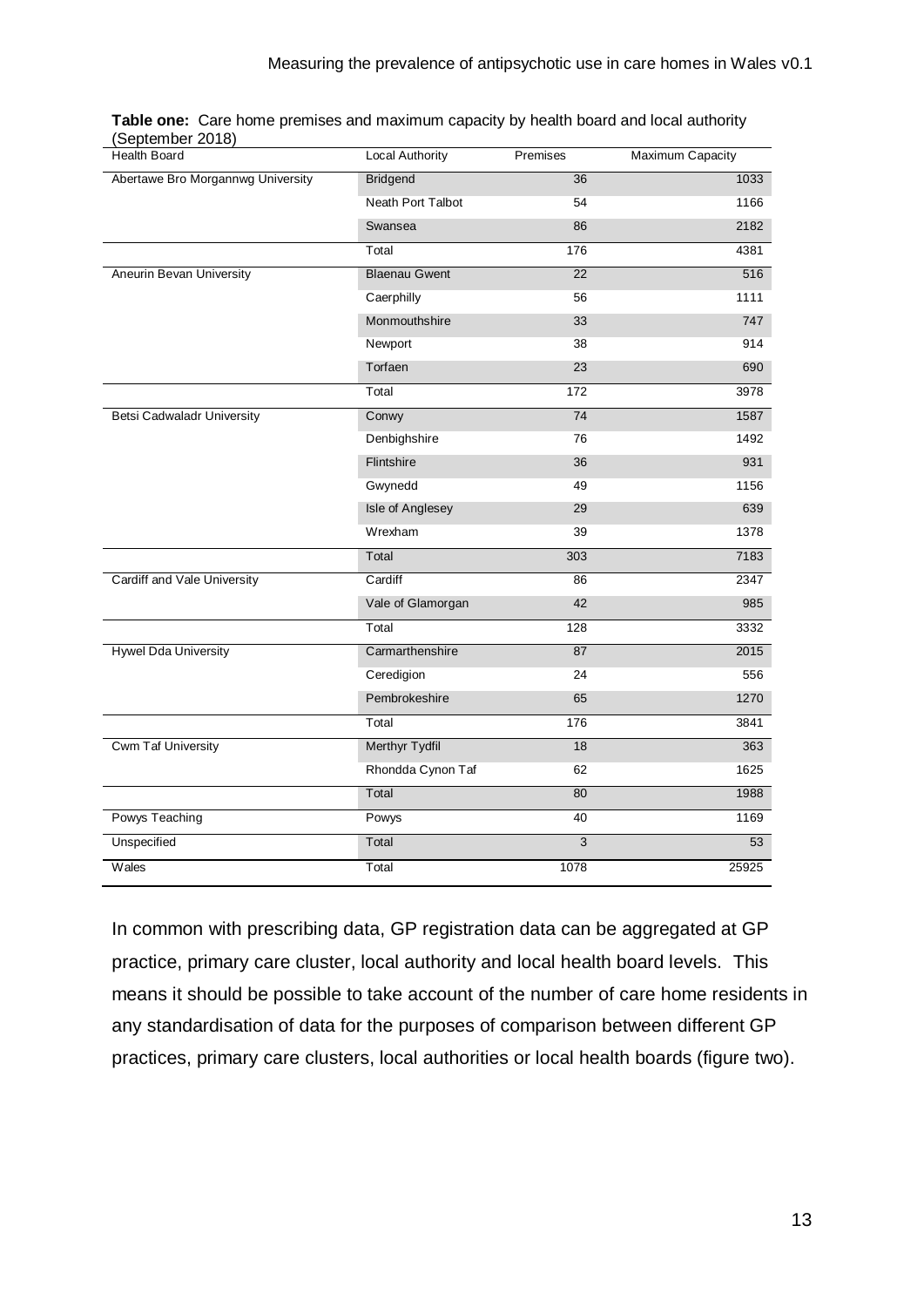#### Standardising Prescribing Data

In order to make meaningful comparisons between prescribing between GP practices it is necessary to take account of differences in the size and demographics of the population each practice serves. The age structure of the population of each practice will differ as will the prevalence of specified diseases. The morbidity of disease, and a result the way in which it is treated, will itself be influenced by population age structure.

In order to take account of variables such as age and disease prevalence, prescribing data is usually standardised or weighted using standardisation methods such as prescribing units. Standardisation methods are robustly developed and validated.

**Figure two:** Standardisation of prescribing data

The short life working group considered whether there would be merit in exploring whether prescribing data could be standardised taking into account the number of residents of care homes registered with GP practices. It was agreed this was not within the scope of the work the short life working group had been asked to complete. The short life working group were also aware that data on the number of residents of care homes registered with each GP practice and the proportion of the total list size they represented was in some cases small (mean number of care home residents aged 65 or over per GP practice  $= 46.8$ , Range 1 to 363, n = 396). This could mean adjusting for care home residents would have little impact on prescribing rates. Standardisation would have the effect of reducing apparent variation between care homes.

#### <span id="page-13-0"></span>**3.3 Data derived from the prescription pricing process**

All NHS prescriptions for medicines dispensed by community pharmacies and dispensing doctors in Wales are submitted to the NHS Wales Shared Services Partnership for 'pricing' (i.e. calculating the reimbursement and remuneration payable to the dispenser). In order to accurately calculate the reimbursement (i.e. the repayment of acquisition costs incurred by the dispenser in purchasing a medicine for supply against a prescription) payable, it is necessary to extract from each prescription the data regarding the nature (name, form and strength) of the medicine and the quantity supplied.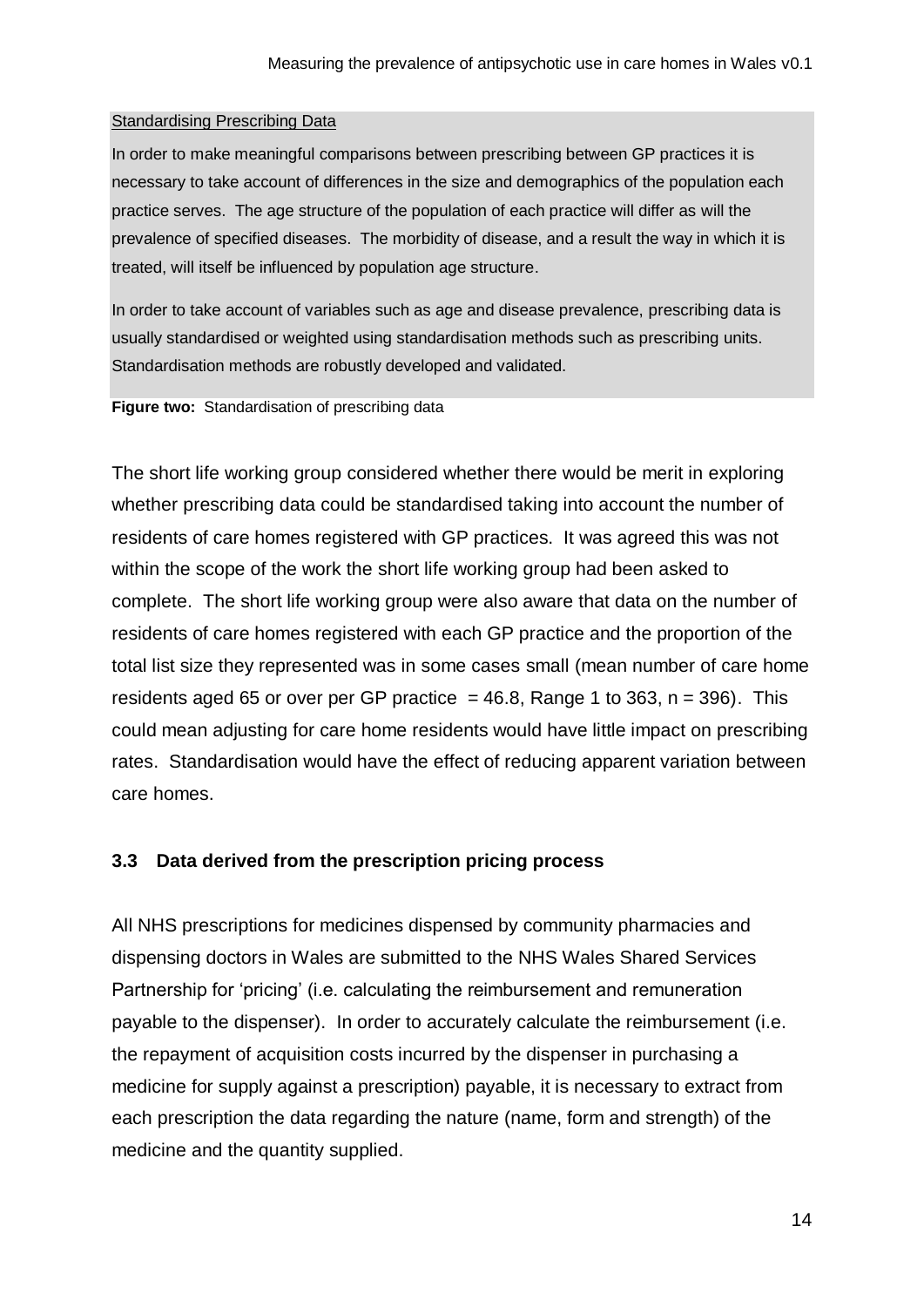Data extracted from prescriptions are aggregated at the GP practice, primary care cluster, local authority and local health board levels and made available for comparative analysis by practices and health boards. The NHS Wales Shared Services Partnership Primary Care Service makes this data routinely available for analysis (figure three).

#### Prescribing data and publications

**CASPA** (Comparative Analysis System for Prescribing Audit) - a Windows application for analysis and graphical presentation of prescribing data and trends.

**Prescribing Audit Reports** (PAR) – budget statements for individual practices

**On-line catalogue** - a hierarchical view of prescribing based on British National Formulary (BNF) category with access to images of the individual prescriptions from which the data are derived.

**Figure three:** Data and publications regarding prescribing routinely available from the NHS Wales Shared Services Partnership

Data derived from the prescription pricing process allows comparison of cost and volume of prescribing both between GP practices over time (table two). Data can be standardised to take account of population differences between practices. Data are extracted from a 2D barcode generated by the GP practice prescribing system.<sup>10</sup> Data are highly accurate but limited; for example, no information is contained in the 2D barcode regarding the diagnosis underpinning the prescription. The 2D barcode does not contain any information regarding whether or not a patient is resident in a care home.

Whilst the information routinely collated from 2D barcoded prescriptions is limited to information on prescriber, cost and volume, additional potentially useful information is contained within the 2D barcode. This includes: the individual's NHS number, age, gender and postcode. However, this information cannot currently be routinely extracted from prescriptions because the NHS Wales Shared Services Partnership does not have the consent of individuals to process that data and their functions only

<sup>1</sup>  $10$  A small proportion of prescriptions are written outside GP practice prescribing systems and will not include a 2D barcode, for example prescriptions written by GPs during home visits, prescriptions written by dentists or by doctors in hospital outpatient departments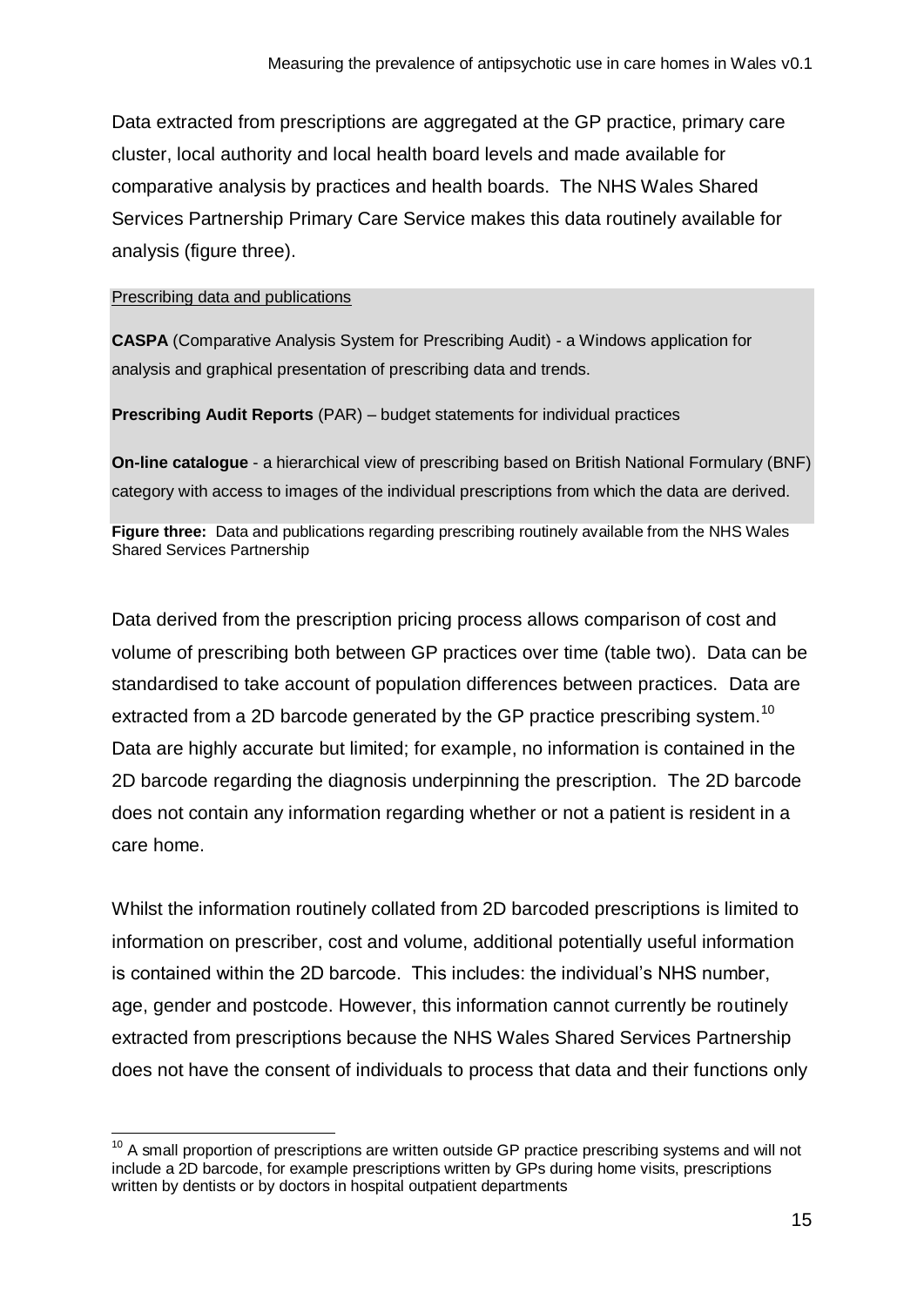allow them to collect this data for the purpose of calculating the reimbursement and remuneration payable to the dispenser.

**Table two:** Example prescribing data: All prescriptions (items) for antipsychotic medications prescribed in Aneurin Bevan University Health Board clusters and selected practices April to June 2018.

|                                | April | May   | June  |
|--------------------------------|-------|-------|-------|
| <b>AB Unidentified Cluster</b> | 137   | 145   | 145   |
| <b>Blaenau Gwent East</b>      | 1145  | 1313  | 1282  |
| <b>GP Practice 1</b>           | 241   | 263   | 279   |
| <b>GP Practice 2</b>           | 126   | 148   | 164   |
| <b>GP Practice 3</b>           | 178   | 209   | 223   |
| <b>GP Practice 4</b>           | 449   | 522   | 449   |
| <b>GP Practice 5</b>           | 151   | 171   | 167   |
| <b>Blaenau Gwent West</b>      | 1212  | 1330  | 1287  |
| Caerphilly East                | 2173  | 2475  | 2212  |
| Caerphilly North               | 3041  | 3237  | 2993  |
| <b>Caerphilly South</b>        | 2871  | 2993  | 2708  |
| <b>Monmouthshire North</b>     | 1266  | 1333  | 1348  |
| <b>Monmouthshire South</b>     | 1097  | 1125  | 1054  |
| Newport East                   | 1924  | 1977  | 1913  |
| <b>Newport North</b>           | 2236  | 2331  | 2306  |
| Newport West                   | 2551  | 2612  | 2528  |
| <b>Torfaen North</b>           | 2370  | 2678  | 2319  |
| <b>Torfaen South</b>           | 1915  | 2229  | 2086  |
| Unknown                        | 1811  | 1846  | 2014  |
| <b>Health Board Total</b>      | 25749 | 27624 | 26195 |

The short life working group considered this to be a significant constraint on understanding the quality and appropriateness of prescribing of not only antipsychotic but also any other medication. The group agreed utilising these additional data would allow prescriptions to be:

- 1. Linked at the individual patient level this would mean the length of time over which a patient had been prescribed an antipsychotic could be calculated and the number of patients prescribed antipsychotic medication for a period of three months or longer routinely presented; and
- 2. Aggregated by demographic characteristics such as age, gender and geographic area (e.g. Lower Super Output Area).

The utilisation of this data would greatly improve the understanding of prescribing behaviour. Therefore the short life working group have made a recommendation that arrangements should be reviewed and a solution sought to enable the collection, review and use of all data contained in NHS prescriptions. This work should be explored by considering the data sharing arrangements between the NHS Wales Shared Services Partnership and Public Health Wales as the latter's statutory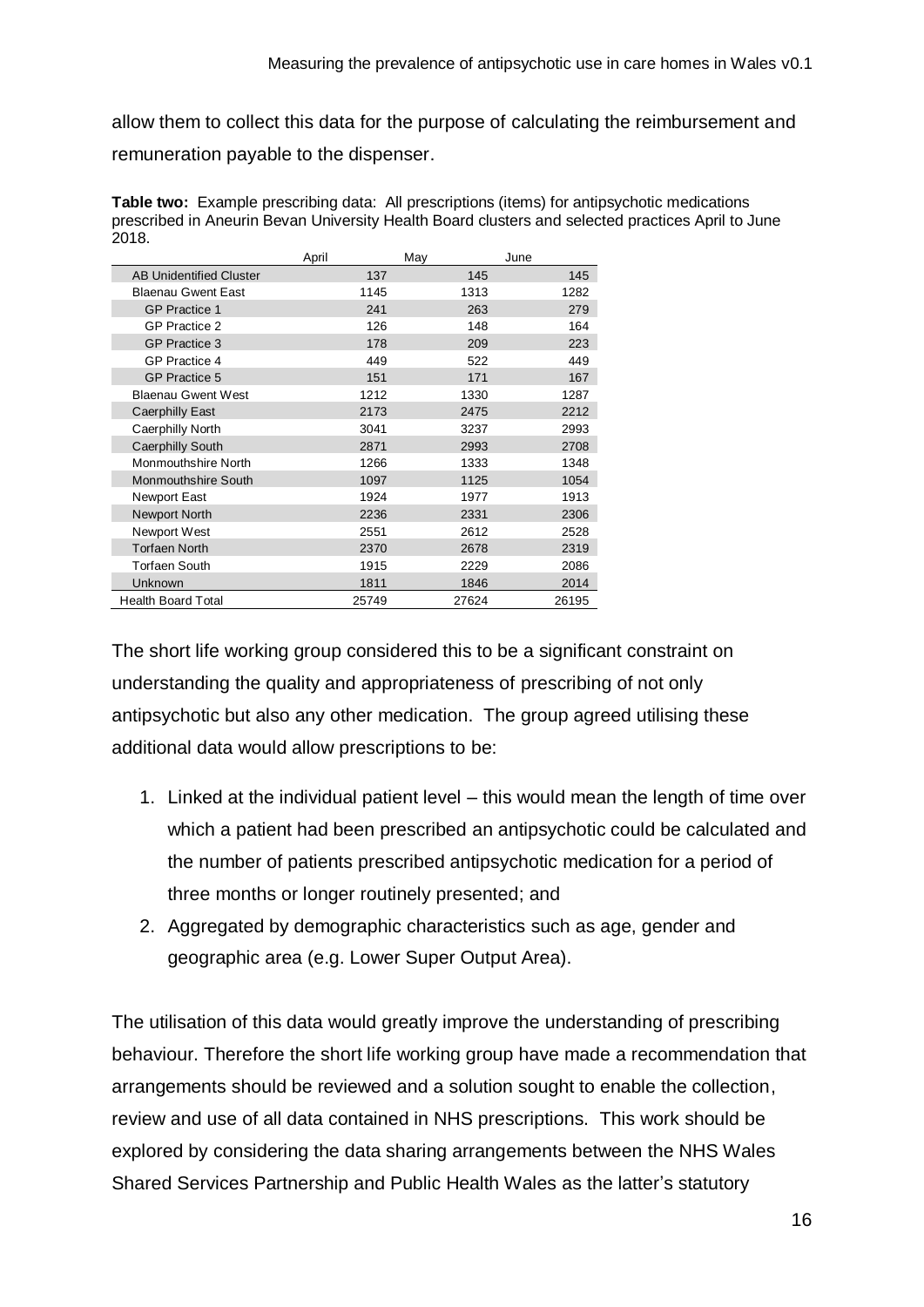functions allows it to undertake the systematic collection, analysis and dissemination of information about the health of the people of Wales.

#### <span id="page-16-0"></span>**3.4 Data extracted from GP practice electronic records**

All GP practices maintain electronic patient records containing personal information, diagnoses, test results and prescription information for each individual registered with the practice. Audit+ is a third-party GP data quality, audit and reporting software tool delivered and supported by the NHS Wales Informatics Service (NWIS). It allows data contained in GP practice systems to be linked, extracted and aggregated.

Since April 2017 data derived from Audit+ have been utilised to develop national prescribing indicators. In April 2018, a national prescribing indicator was developed using linked data derived from the Audit+ system, measuring the number and percentage of patients aged 65 or over prescribed an antipsychotic medication. Data for the period March to September 2018 by health board is shown in figure four.



**Figure Four:** Percentage of GP registered population aged 65 or over and prescribed antipsychotic medication March to September 2018 by local health board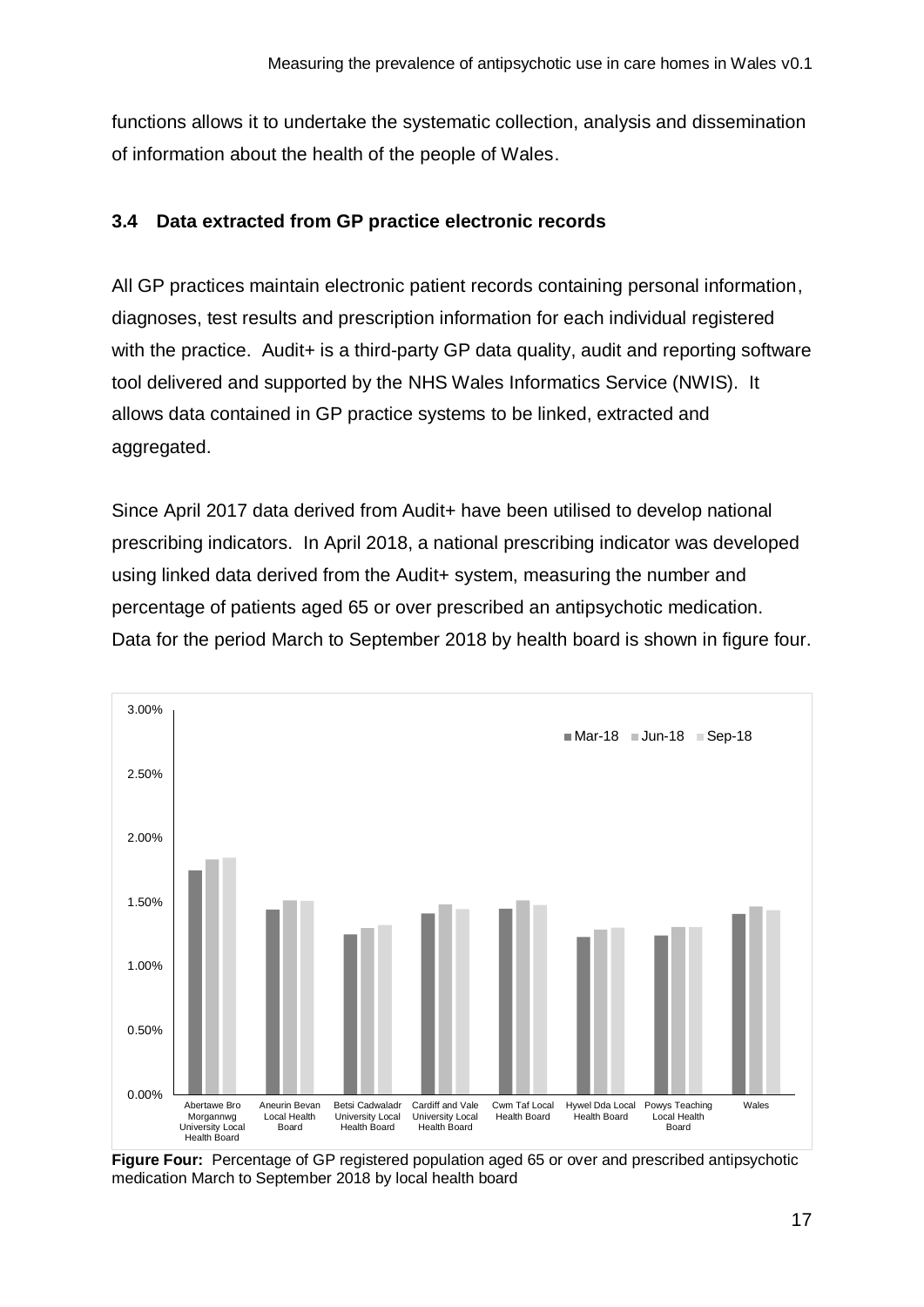The national prescribing indicator provides a means of comparing variation in prescribing practice between primary care clusters, this includes being able to identify outlying clusters in which prescribing rates may be higher than average (figure five).



**Figure Five:** Funnel plot of antipsychotic medication prescribing rate 1000 patients aged 65 or over June to September 2018 by primary care cluster

The short life working group were aware the Health and Social Care Committee had received information about, and welcomed the introduction of, the antipsychotic patient safety indicator but also that the data did not differentiate between patients resident in care homes and in the community.

The short life working group, having considered the audit findings provided by Cardiff and Vale University Health Board, were mindful that the use of antipsychotics to manage BPSD was by no means restricted to care homes and the transformation set out in the Welsh Government's plan for health and social care, *A Healthier Wales,*  could see an increase in the number of people with dementia supported in their own homes in future.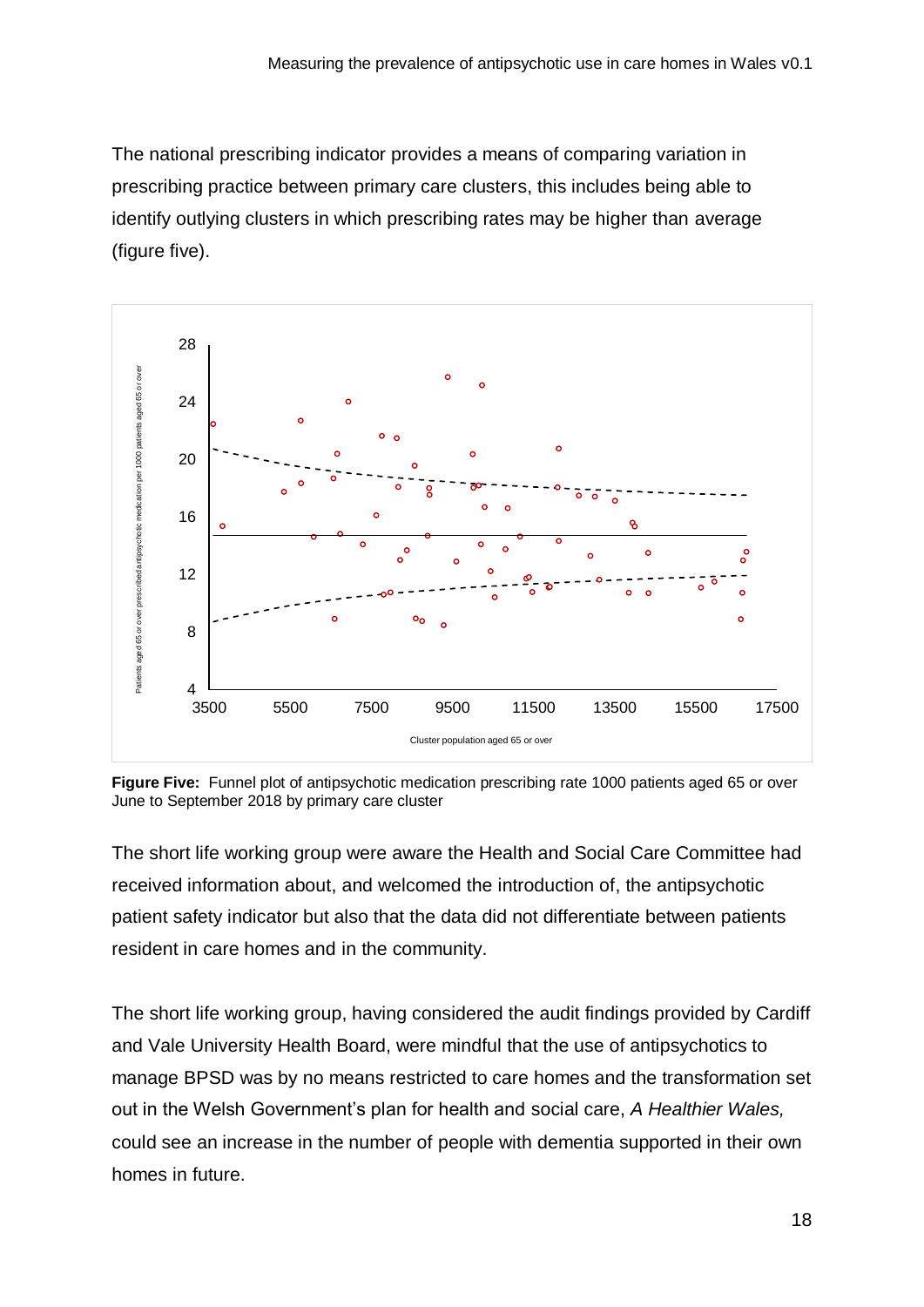The short life working group agreed the national prescribing indicator should be retained in its current form but that the feasibility of in addition, presenting the number of registered patients aged 65 or over, prescribed an antipsychotic and resident in a care home, should be explored. The short life working group considered the code used to identify a patient as a care home resident in the NHAIS database could provide a means of achieving this provided it could be identified using the Audit+ tool.

# <span id="page-18-0"></span>**3.5 Data reported by community pharmacies providing the Care Home National Enhanced Service**

In April 2018, health boards and Community Pharmacy Wales (CPW) agreed a specification for a national community pharmacy enhanced service for care home support.

The service aims to utilise the skills and expertise of pharmacists and their teams to contribute to the optimisation of medicines use in care homes and support the reduction of waste. The service is comprised of three tiers:

- the first focussed on improved systems and processes for ordering, storing, administering and disposing of medicines;
- the second on highlighting prescribing that might be considered to be high risk (through the collection and reporting of Patient Outcome Medicines Safety Indicators or POMSIs); and
- the third on medication review.

The intention is for health boards to commence commissioning the tier one and two services in 2018-19.

The tier two (POMSI) element of the service requires a pharmacy to undertake biannual reviews of residents in each care home (with an interval of not less than 4 months between each review) and report against agreed POMSIs (figure six).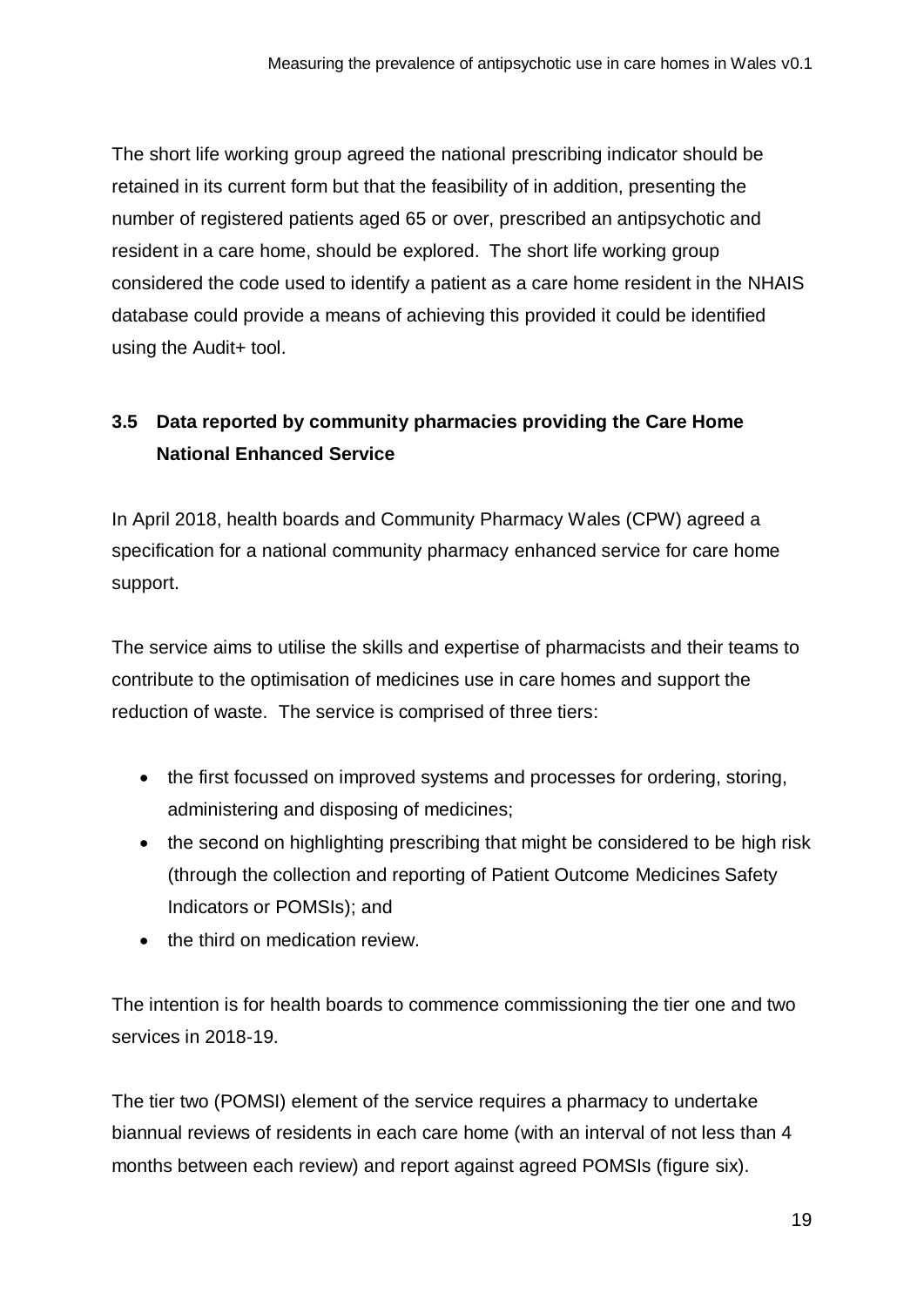Community Pharmacy Care Home National Enhanced Service – Patient Outcome Medicines

Safety Indicators (POMSIs)

Number of residents prescribed:

- 1. A proton pump inhibitor at high or treatment dose for more than 8 weeks;
- 2. A hypnotic of anxiolytic for more than 4 weeks;
- 3. Antipsychotic medication;

1

- 4. Antipsychotic medication and who have a known diagnosis of dementia;
- 5. Non-Steroidal Anti-inflammatory Drug (NSAID) without gastroprotection;
- 6. NSAID for more than 3 months;
- 7. Bisphosphonate tablet and who is unable to stand or sit upright for at least 30 minutes after taking;
- 8. A medicine or combination of medicines with a combined anticholinergic effect on cognition score of 3 or more and who is aged 75 or over;
- 9. Antihypertensive medication and who have not had a blood pressure check in previous 6 months; and
- 10. Warfarin, methotrexate or lithium and who do not have an up to date monitoring booklet.

**Figure six:** Community Pharmacy Care Home National Enhanced Service – Patient Outcome Medicines Safety Indicators (POMSIs)

A sample of data collected under the care home enhanced service is shown in table three.

|             | <b>Beds</b> | Currently<br>prescribed<br>antipsychotic | Currently prescribed<br>antipsychotic with known<br>diagnosis of dementia <sup>11</sup> | % of residents<br>prescribed<br>antipsychotic |
|-------------|-------------|------------------------------------------|-----------------------------------------------------------------------------------------|-----------------------------------------------|
| Care Home 1 | 33          | 0                                        |                                                                                         | $0.00\%$                                      |
| Care Home 2 | 20          | 2                                        |                                                                                         | 10.00%                                        |
| Care Home 3 | 31          | 2                                        | $\Omega$                                                                                | 6.45%                                         |
| Care Home 4 | 40          | 6                                        | 2                                                                                       | 15.00%                                        |
| Care Home 5 | 52          |                                          |                                                                                         | 1.92%                                         |

**Table three:** Example antipsychotic medication POMSI for selected care homes

The community pharmacy enhanced service data are the only routinely collected data aggregated at the level of individual care home. The short life working group noted that at the time of preparing its report coverage of the enhanced service was low and data were available for very few care homes. The short life working group considered the POMSI relating to antipsychotic use and noted its similarity to measures reported in peer reviewed literature. Some concerns were expressed

 $11$  Community pharmacists are unlikely to have access to information to confirm a diagnosis of dementia in which case they are unable to identify residents meeting these criteria.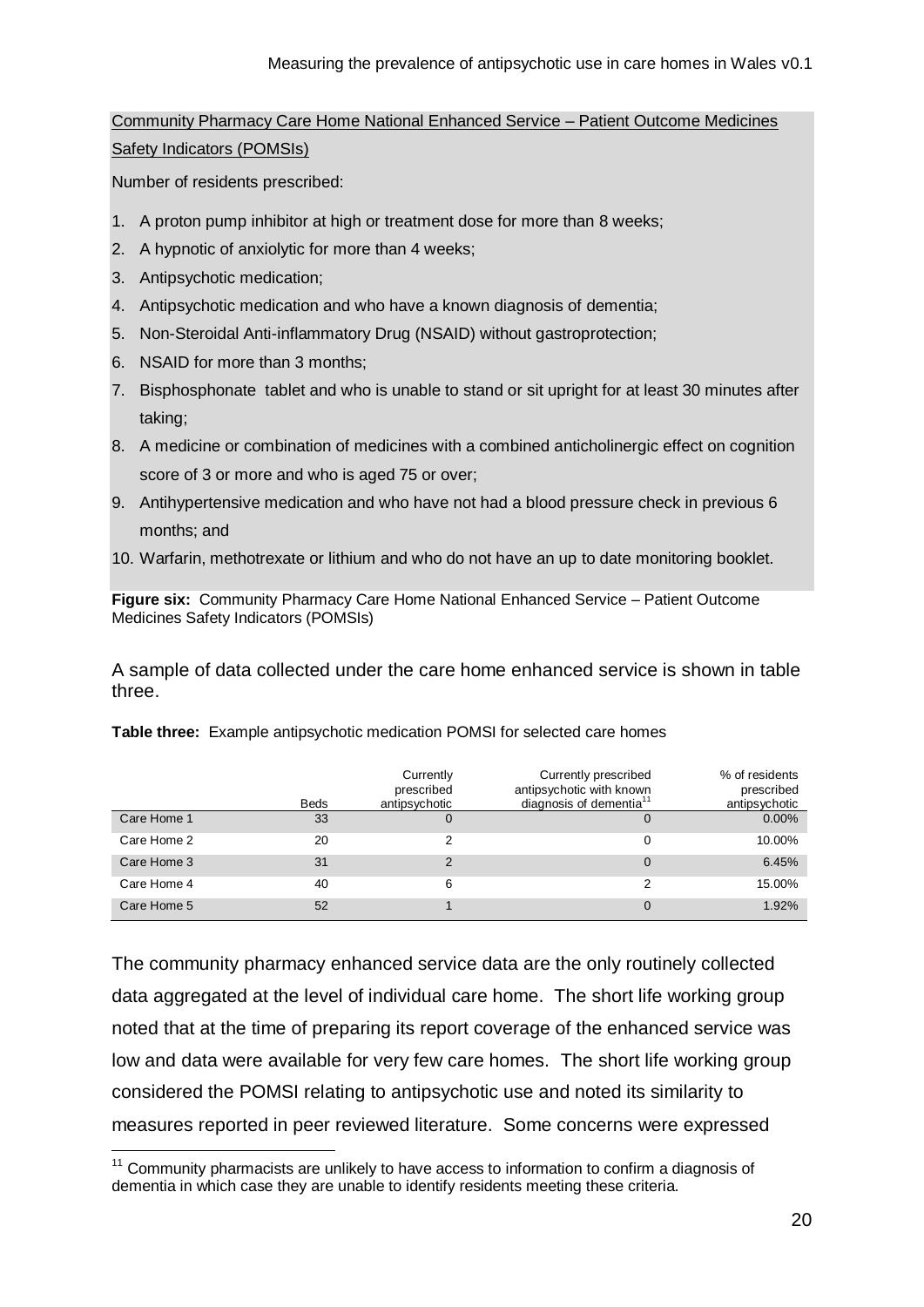about the use of this data primarily related to the likely low numbers of residents in most care homes (<100) and the very low absolute numbers of residents prescribed antipsychotics. It was felt that data collected would only really be of use for measuring improvements in individual care homes rather than making meaningful comparison between homes.

### <span id="page-20-0"></span>**3.6 Electronic Medicines Administration Records (eMAR)**

In most care homes medicines administration records (MARs) are paper charts detailing, amongst other information, the name, form and strength of each prescribed medicine alongside directions for their appropriate administration. Because MARs in the majority of care homes are physical documents reviewing data is, in common with audit, time consuming and resource intensive.

In some care homes paper MAR charts have been replaced by electronic MAR (eMAR) systems. The Welsh Government has previously provided grant funding through its *Health Technology and Telehealth Fund (HTTF)* to support the evaluation of eMAR systems in care homes. An evaluation of eMAR use in care homes in Wales demonstrated improvements in patient safety and reductions in medicines waste and identified significant potential for such systems to monitor the prescribing and administration of certain classes of medicines including antipsychotics.<sup>12</sup>

#### <span id="page-20-1"></span>**3.7 Limitations of data**

Prescribing indicators are an important tool for stimulating quality improvement. Such indicators, no matter how sophisticated, cannot of themselves demonstrate good or poor practice.

Prescribing indicators can be successfully used to identify variation in significantly different prescribing to 'the norm'. Where indicators highlight such variation, further work is always needed both to quantify and qualify the appropriateness of practice.

 $\overline{a}$  $12$  Al-Hamadani F et al. Telehealth Enabled Medicines Management for Care Home Residents. Cardiff University. 2015. Avaialble at:

https://www.cardiff.ac.uk/ data/assets/pdf file/0009/193752/CUEvaluation.pdf [accessed 14 November 2018]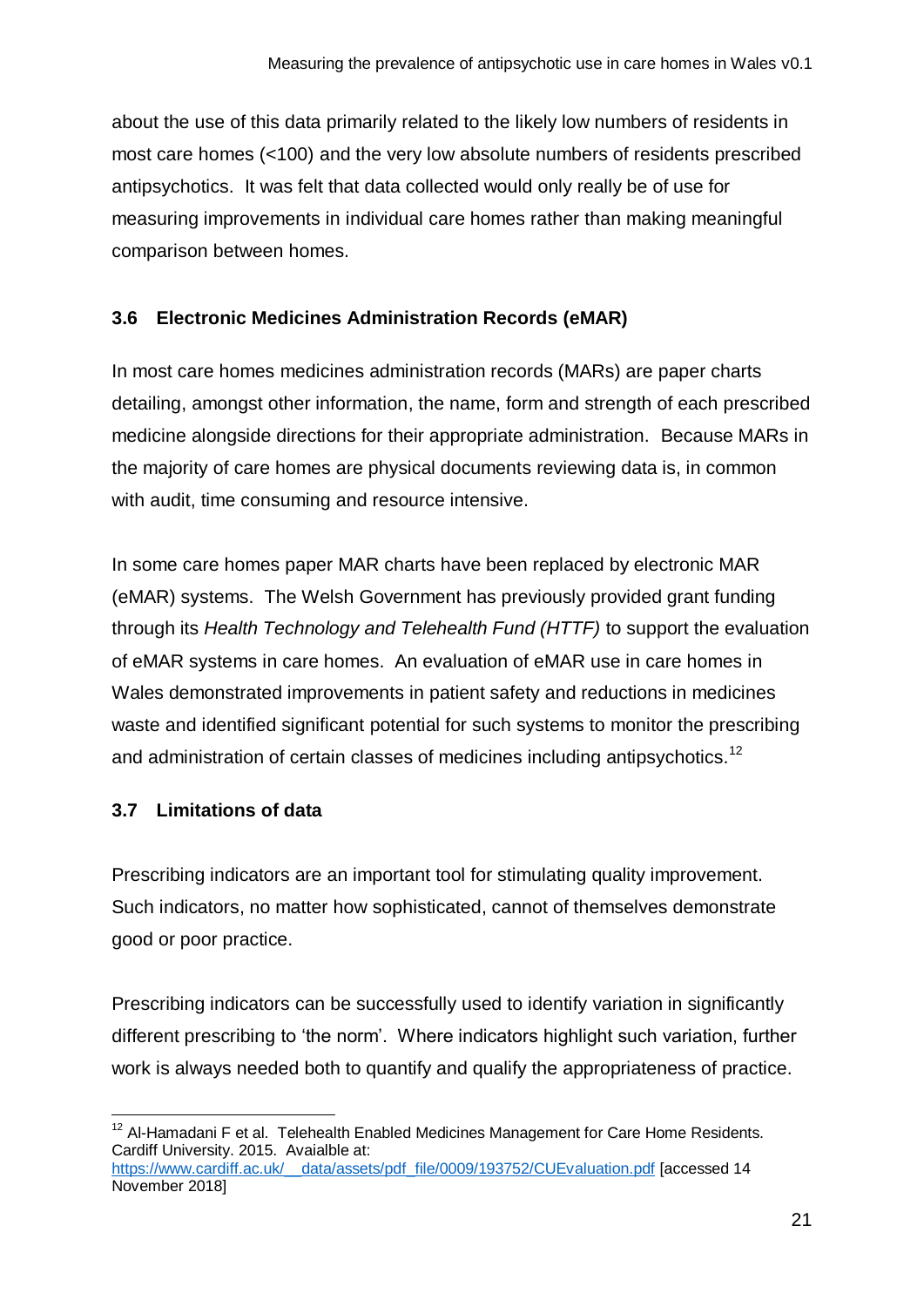The short life working group did not support the isolated use of routine data including prescribing indicators, for performance management. However the group recognises they may form part of a comprehensive assessment of quality.

Data on prescribing for individual care homes specifically for older patients are not available. We have considered the range of data that are currently available and we can consider the use of anti-psychotic prescribing by GP practice. However there is not a straightforward way to identify either the antipsychotic dosage prescribed to individual patients or their diagnoses.

Estimates of low dose anti-psychotic prescribing have been developed using dosage assumptions informed by professional advice. However this does not accurately capture the precise dose given to any individual patient.

Whilst it is possible to determine an estimate of prescribing rates for individual care homes, for example using the POMSI measures, there is significant variation in the size of individual homes, with many having small (in a statistical sense) numbers of patients. The small numbers (sample sizes) would mean each estimate would be bounded by wide confidence intervals. This would mean that the data would need careful interpretation as many of those confidence intervals would overlap meaning they would not be statistically different from one another.

Considering these issues together the short life working group agreed that it would be most appropriate to measure the variations in anti-psychotic prescribing at a GP practice level, identifying those with higher prescribing rates. These practices could independently or with support from health boards, then undertake detailed audits to identify the appropriateness of antipsychotic prescribing. This would highlight qualified concerns about individual care homes.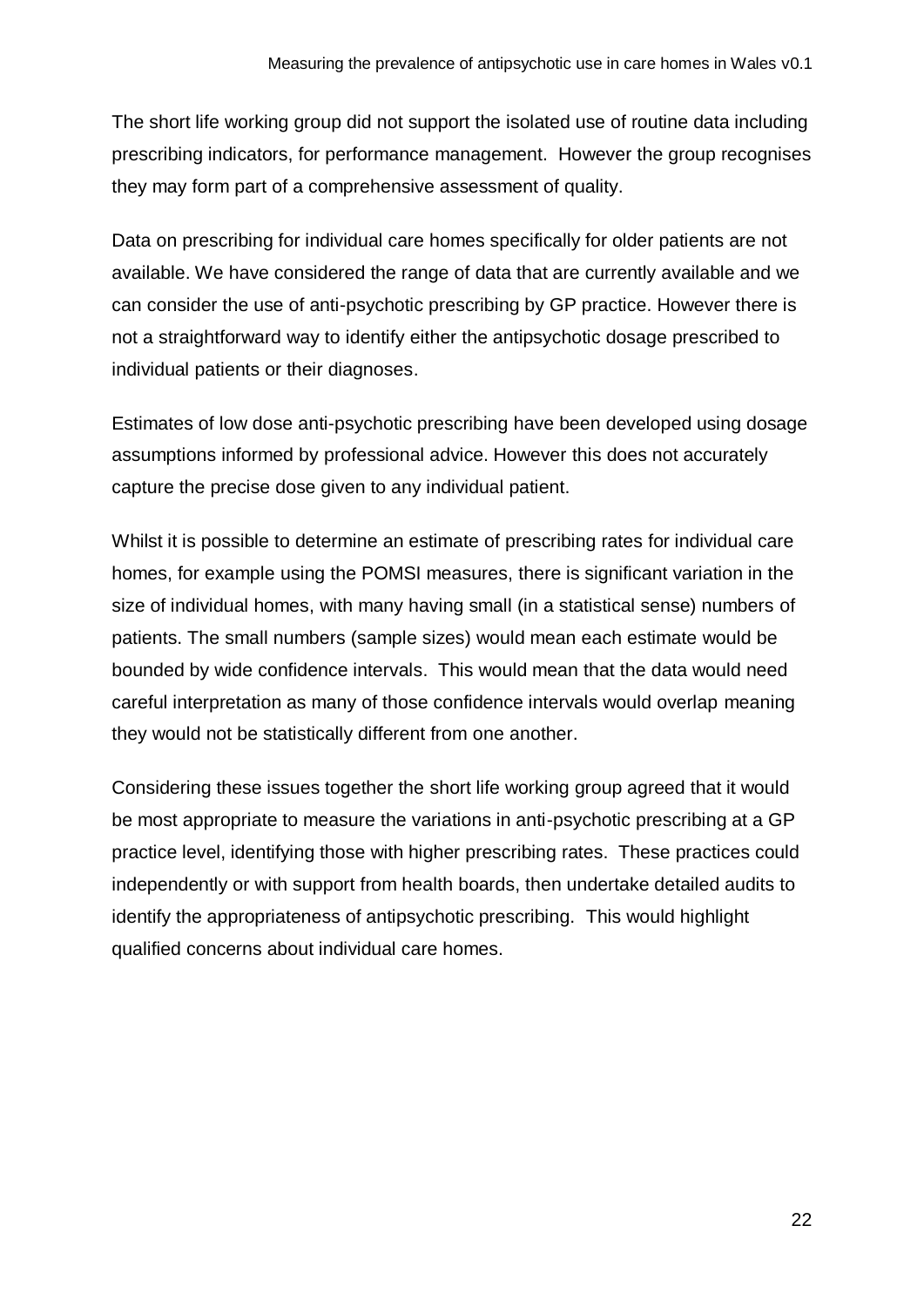### <span id="page-22-0"></span>**4 Recommendations**

- 1. Prescribing indicators are an important tool for stimulating quality improvement. They provide useful information regarding variation within systems and should be used as a source of intelligence to guide further investigation. They should not be used for performance management.
- 2. Given the resource implications associated with its completion, its point prevalence nature and its limitations for measuring continuous improvement, audit of antipsychotic use in care homes should be intelligence led.
- 3. Whenever antipsychotic use in care homes is audited, the national Clinical Effectiveness Prescribing Programme (CEPP) audit tool should be used and arrangements should be in place to allow audit data to be reported to a central database from which reports can be generated to facilitate comparative analysis and track progress over time.
- 4. The central reporting system should be accessible to care homes, GP practices and pharmacies. Only summary data should be available to health boards to discourage inappropriate intervention that would discourage audit and have a negative effect on improvement.
- 5. Restrictions in regard to utilising data contained within 2D barcoded prescriptions prevents us from fully understanding prescribing numbers by location, age and gender. These arrangements should be reviewed and a solution sought to enable the collection and review of all data contained in NHS prescriptions.
- 6. Once arrangements allowing prescription and demographic data to be linked are in place, a national indicator measuring the number of patients over 65 prescribed for more than six weeks should be developed and reported at GP practice level.
- 7. The national prescribing safety indicator measuring the use of antipsychotic medication in patients aged 65 or over should be adapted to also report the number of those patients who are resident in a care home as a percentage of all patients aged 65 or over.
- 8. An indicator should be developed in the Audit+ system which can be used as the basis for a real time practice report which identified patients aged 65 or over prescribed for greater than six weeks.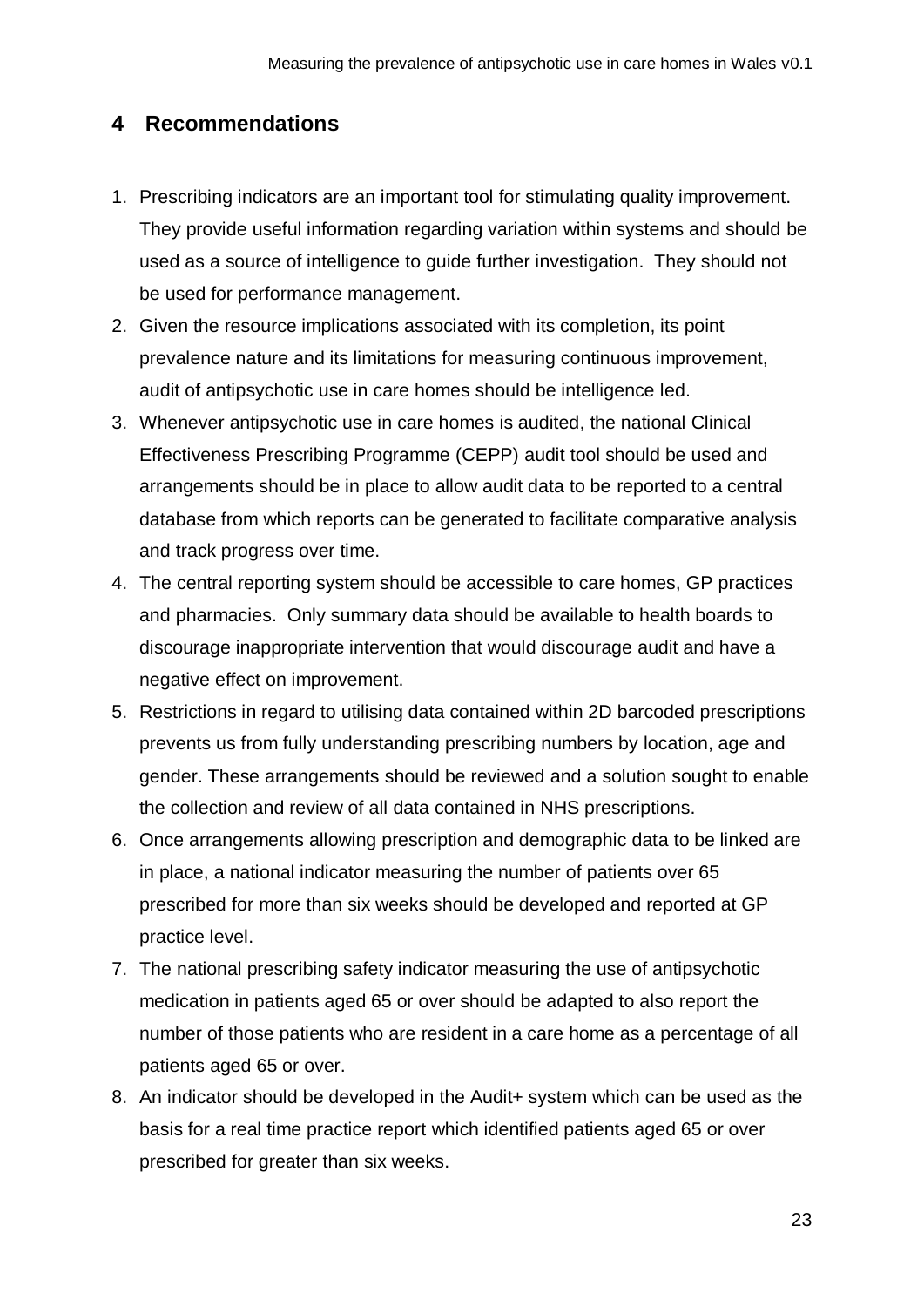- 9. Arrangements should be put in place for all pharmacies providing services to care homes to report Patient Outcome Medicines Safety Indicators (POMSI) measures at least biannually.
- 10.Arrangements should be put in place to facilitate Electronic Medicines Administration Records (eMAR) systems which report to a central data repository being used in all care homes in Wales.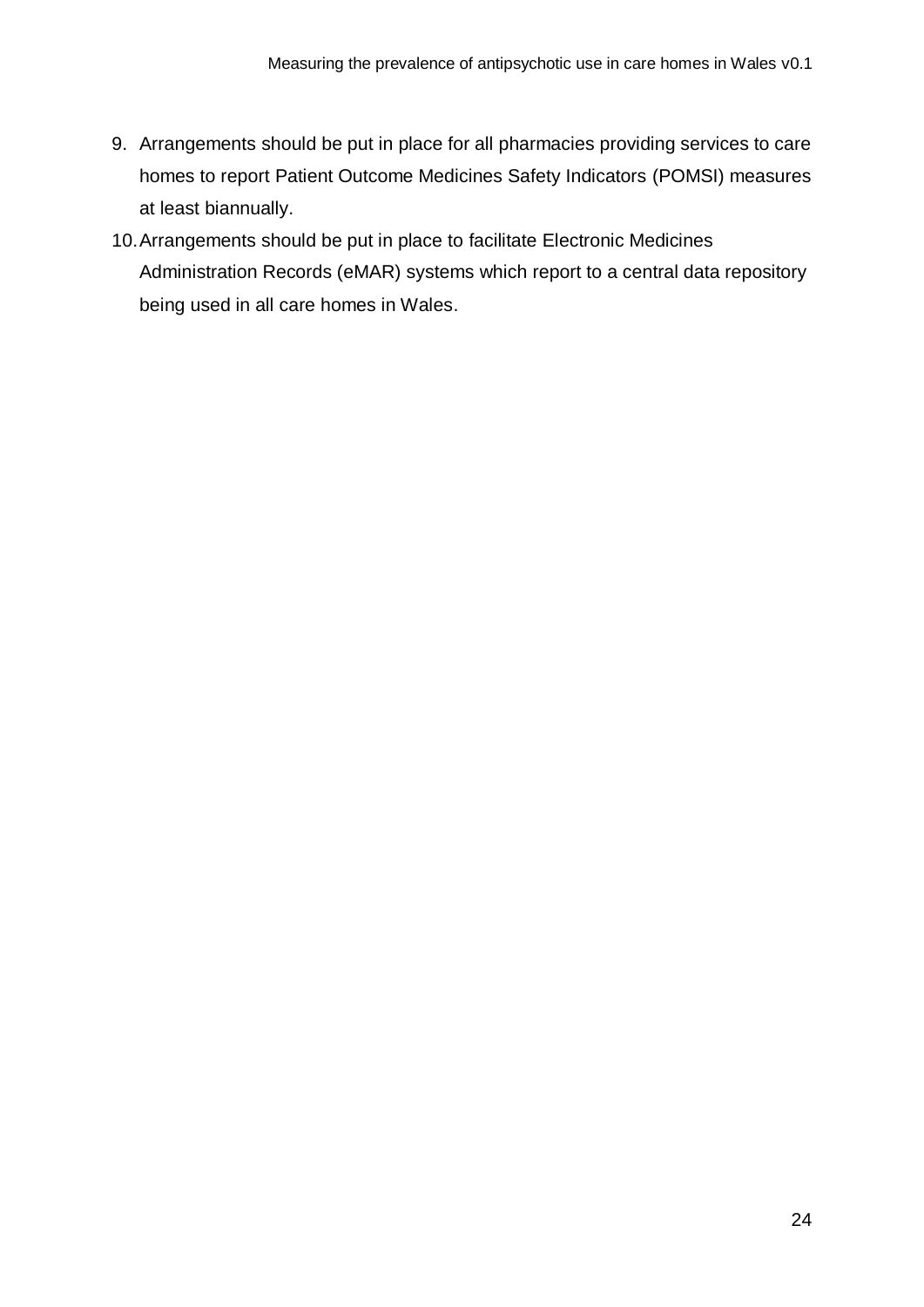## <span id="page-24-0"></span>**5 Conclusions**

For some time there have been concerns regarding the overuse of antipsychotics where not clinically appropriate and, in particular, in care homes. There continues to be concern about the use of antipsychotic medicines being prescribed to control some of the behavioral symptoms of dementia.

When considering what measures might be put in place to substantiate and address these concerns, the short life working group identified a number of areas where data are routinely collected. The short life working group prioritised certain data in order to establish whether the volume of prescribing of antipsychotic medication in care homes was inappropriate. Data regarding the dispensing of antipsychotic medication; number of prescriptions; volume and type of medications are all readily identifiable and attributable to GP practice and dispensing pharmacy. However other relevant information, including the age and address of individual patients, whilst available cannot be utilised.

The short life working group consider the recommendations in this report represent a proportionate approach to measuring the scale of the problem and driving improvement given the constraints of the data currently available. The short life working group has made recommendations for relatively straightforward improvements to data collection which can be implemented promptly. Further work is required regarding the secondary use of prescription data but the short life working group strongly believe prescription data has significant potential in this and other situations.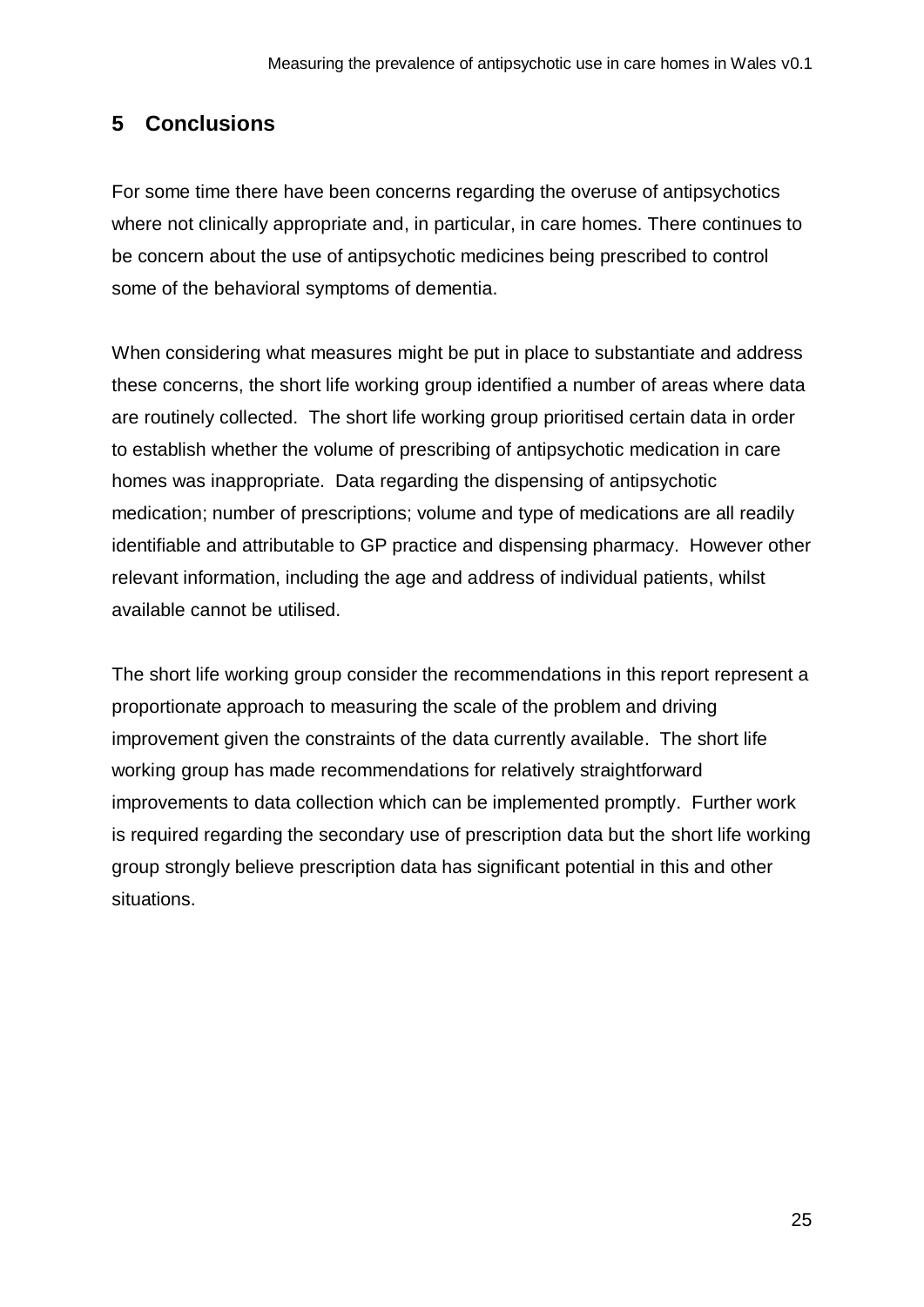### Annex One – Summary of literature review

<span id="page-25-0"></span>

| <b>Study</b>                                                                                                                                                                                                                              | Year | <b>Description of study</b>                                                                         | <b>Setting</b>                              | <b>Measures</b>                                                                                                                                                   |
|-------------------------------------------------------------------------------------------------------------------------------------------------------------------------------------------------------------------------------------------|------|-----------------------------------------------------------------------------------------------------|---------------------------------------------|-------------------------------------------------------------------------------------------------------------------------------------------------------------------|
| Ivers NM et al. Public reporting of<br>antipsychotic prescribing in nursing<br>homes: population-based interrupted<br>time series analyses. BMJ Qual Saf<br>Published Online First: 30 July 2018.                                         | 2018 | Time series analysis                                                                                | 636 nursing<br>homes in Ontario,<br>Canada  | % of residents with a prescription<br>dispensed for any antipsychotic medication<br>and % of residents with a prescription for<br>benzodiazepine and/or trazodone |
| Carnaham RM et al. Impact of<br>programs to reduce antipsychotic<br>and anticholinergic use in nursing<br>homes. Alzheimer's and Dementia:<br><b>Translational Research and Clinical</b><br>Interventions 2017; 3(4): 553-561             | 2017 | Quasi-experimental<br>longitudinal study<br>comparing intervention<br>and non-intervention<br>homes | Nursing homes in<br><b>Iowa USA</b>         | % of residents prescribed antipsychotics                                                                                                                          |
| Breining A et al. Exposure to<br>psychotropics in the French older<br>population living with dementia: a<br>nationwide population-based study.<br>International Journal of Geriatric<br>Psychiatry 2017; 32(7): 750-760                   | 2017 | Prospective cohort study                                                                            | Community and<br>nursing homes in<br>France | % of patients chronically exposed to<br>antipsychotics (and other medicines)<br>defined as at least three prescriptions per<br>year                               |
| Frankenthal D et al. The impact of<br>facility characteristics on the use of<br>antipsychotic medications in nursing<br>homes: a cross-sectional study.<br>Israel Journal of Health Policy<br>Research 2016 5:12                          | 2016 | Retrospective cross-<br>sectional study                                                             | Nursing homes in<br>Tel Aviv, Israel        | % of residents prescribed antipsychotics                                                                                                                          |
| Mansbach WE et al. Predicting Off-<br>Label Antipsychotic Medication Use<br>in a Randomly Selected Nursing<br>Home Sample Based on Resident<br>and Facility Characteristics.<br>Research in gerontological nursing<br>2016; 9(6): 257-266 | 2016 | Observational study                                                                                 | Nursing homes                               | % of residents taking off-label antipsychotic<br>medicines                                                                                                        |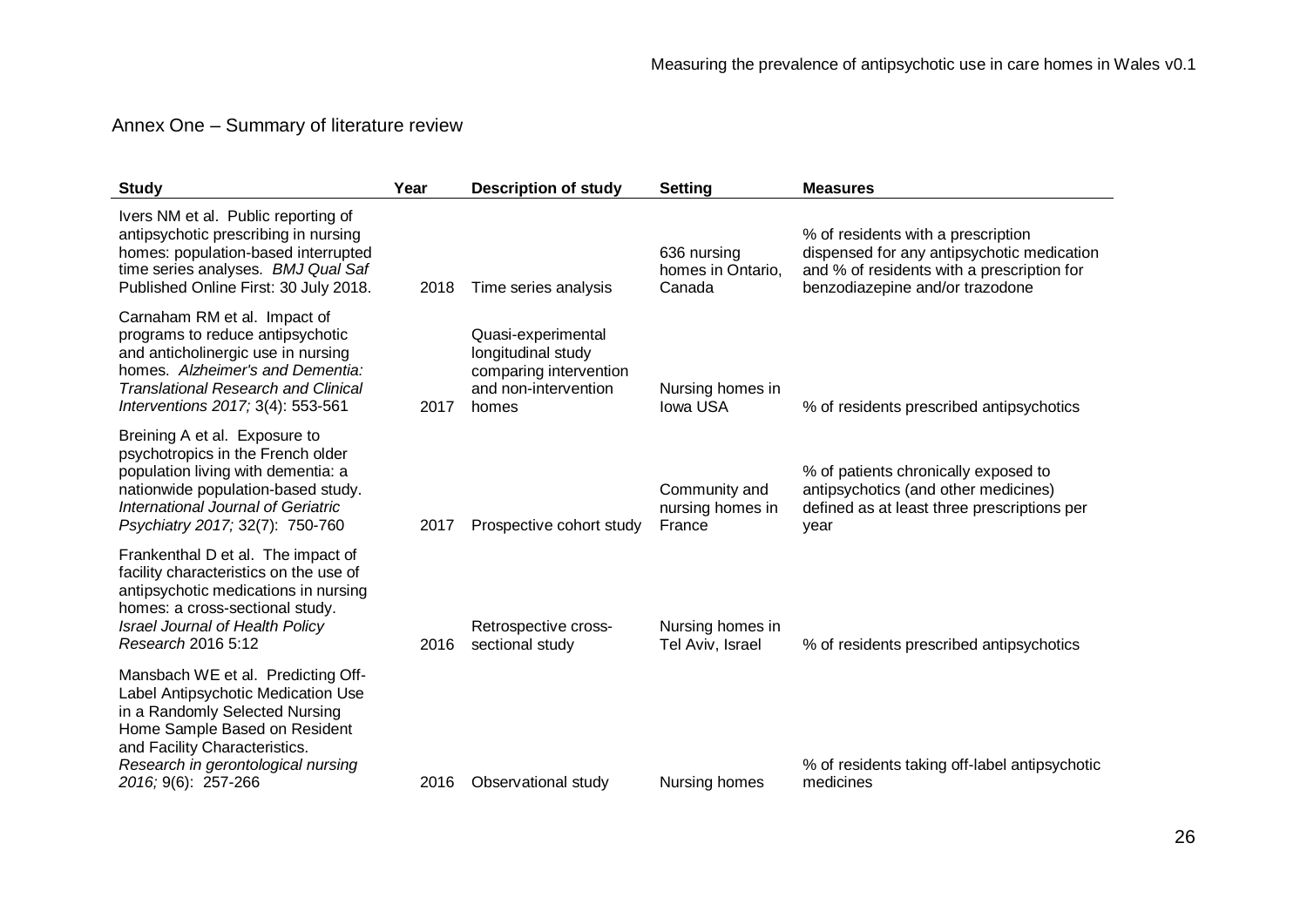| 2016 | Retrospective analysis<br>of prescribing patterns<br>iusing information from<br>electronic medicines<br>management system | 616 long term<br>care institutions in<br>England                    | % of residents prescribed antipsychotics                                                                                        |
|------|---------------------------------------------------------------------------------------------------------------------------|---------------------------------------------------------------------|---------------------------------------------------------------------------------------------------------------------------------|
| 2014 | Postal survey                                                                                                             | Care homes in<br>four counties in<br>East England                   | Number and % of residents prescribed at<br>least one antipsychotic medication (regular<br>and PRN prescriptions)                |
| 2014 | Cross-sectional,<br>retrospective cohort                                                                                  | 57 nursing homes<br>in seven<br>European<br>countries and<br>Israel | % of residents with dementia prescribed<br>antipsychotic medication                                                             |
| 2014 | Audit                                                                                                                     | 463 care homes<br>in Great Britain                                  | Number and % of residents prescribed<br>antipsychotic medication                                                                |
| 2013 | Cluster randomized<br>controlled trial                                                                                    | 18 nursing homes<br>in Berlin,<br>Germany                           | Number of neuroleptics, antidepressants,<br>and cholinesterase inhibitors (ChEIs)<br>prescribed in defined daily dosages (DDDs) |
|      |                                                                                                                           |                                                                     |                                                                                                                                 |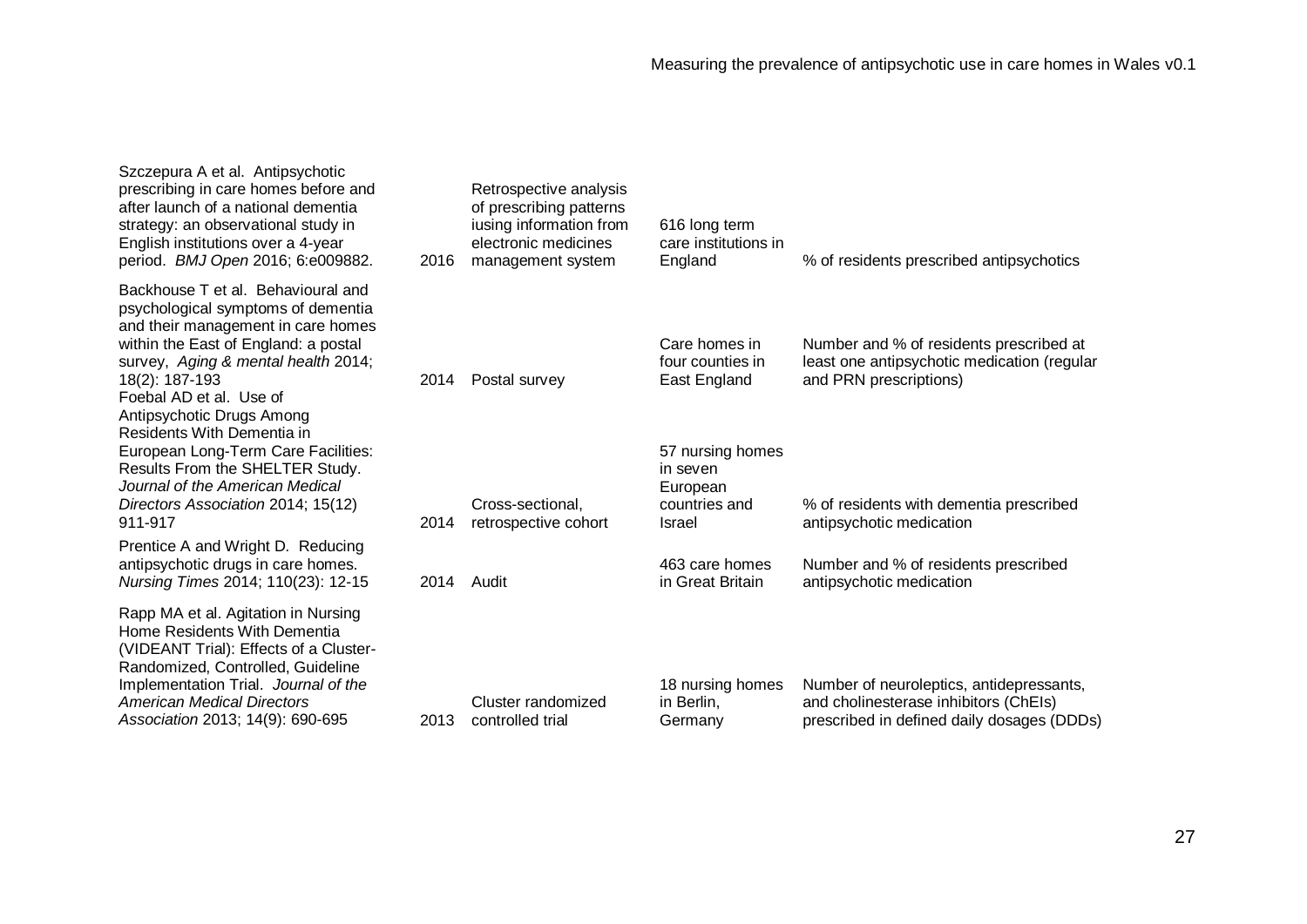| Schultze J et al. Prescribing of<br>antipsychotic drugs in patients withn<br>dementia: a comparison with age<br>matched and sex matched non-<br>demented controls.<br>Pharmacoepidemiology and Drug<br>Safety 2013; 22(12): 1308-1316 | 2013 | Secondary analysis of<br>health insurance claims<br>data                                            | Germany                                                                    | % of patients with dementia prescribed<br>antipsychotic medication                                                                         |
|---------------------------------------------------------------------------------------------------------------------------------------------------------------------------------------------------------------------------------------|------|-----------------------------------------------------------------------------------------------------|----------------------------------------------------------------------------|--------------------------------------------------------------------------------------------------------------------------------------------|
| Richter T et al. Prevalence of<br>psychotropic medication use among<br>German and Austrian nursing home<br>residents: A comparison of 3<br>cohorts. JAMDA 2012; 13(2): 187<br>e7-e187                                                 | 2012 | Cross-sectional<br>comparison of data from<br>3 large studies<br>performed between<br>2004 and 2007 | 136 nursing<br>homes in<br>Hamburg, Morin<br>and Vorarlberg                | % of residents with at least one prescription<br>for psychotropic medication                                                               |
| Barro-Belaygues N et al. Patterns of<br>dementia treatment use in assisted<br>living facilities: A cross sectional<br>study of 1975 demented residents.<br>JAMDA 2011; 12(9): 648-654                                                 | 2011 | Cross sectional study                                                                               | 236 assisted<br>learning facilities<br>in France                           | % of residents prescribed cholinesterase-<br>inhibitors also included % of residents<br>prescribed concomitant antipsychotic<br>medication |
| Wetzels RB et al. Prescribing pattern<br>of psychotropic drugs in nursing<br>home residents with dementia.<br>International psychogeriatrics 2011;<br>23(8): 1249-1259                                                                | 2011 | Prospective cohort study                                                                            | 14 dementia<br>special care units<br>in 9 care homes<br>in the Netherlands | % of residents prescribed antipsychotics                                                                                                   |